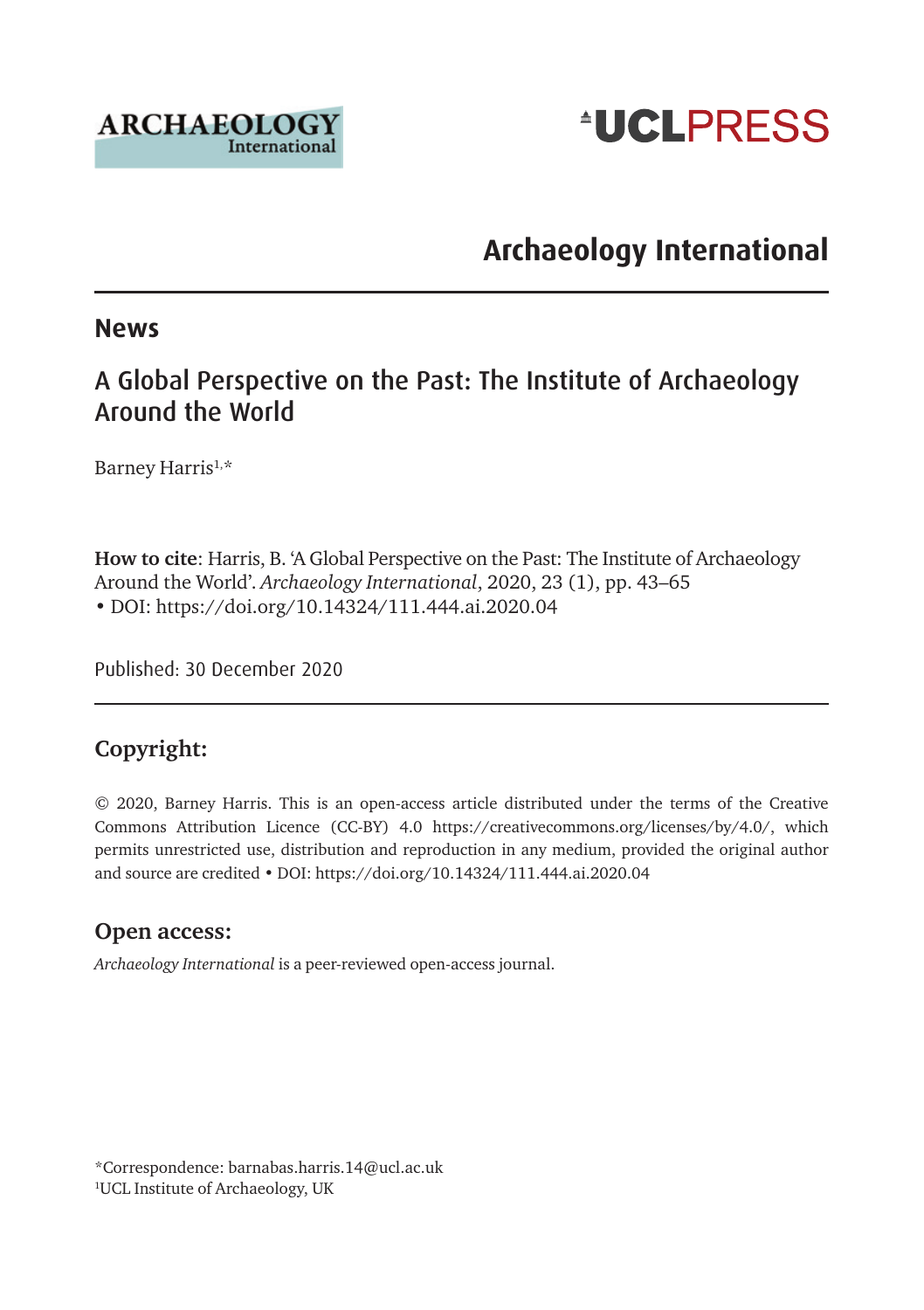© 2020, Barney Harris. This is an open-access article distributed under the terms of the Creative Commons Attribution Licence (CC-BY) 4.0 <https://creativecommons.org/licenses/by/4.0/>, which permits unrestricted use, distribution and reproduction in any medium, provided the original author and source are credited • DOI: <https://doi.org/10.14324/111.444.ai.2020.04>

# A Global Perspective on the Past: The Institute of Archaeology Around the World

*Barney Harris*

The Mollweide projection is an equal-area, pseudocylindrical map projection generally used for global maps of the world or night sky. The projection trades accuracy of angle and shape for accuracy of proportions in area, and as such is used where that property is needed, such as maps depicting global distributions. The projection was first published by mathematician and astronomer Karl (or Carl) Brandan Mollweide (1774–1825) of Leipzig in 1805. It was reinvented and popularised in 1857 by Jacques Babinet, who gave it the name homalographic projection (Snyder 1993).

#### Reference

Snyder, J.P. 1993. *Flattening the Earth: Two thousand years of map projections.* Chicago: University of Chicago Press.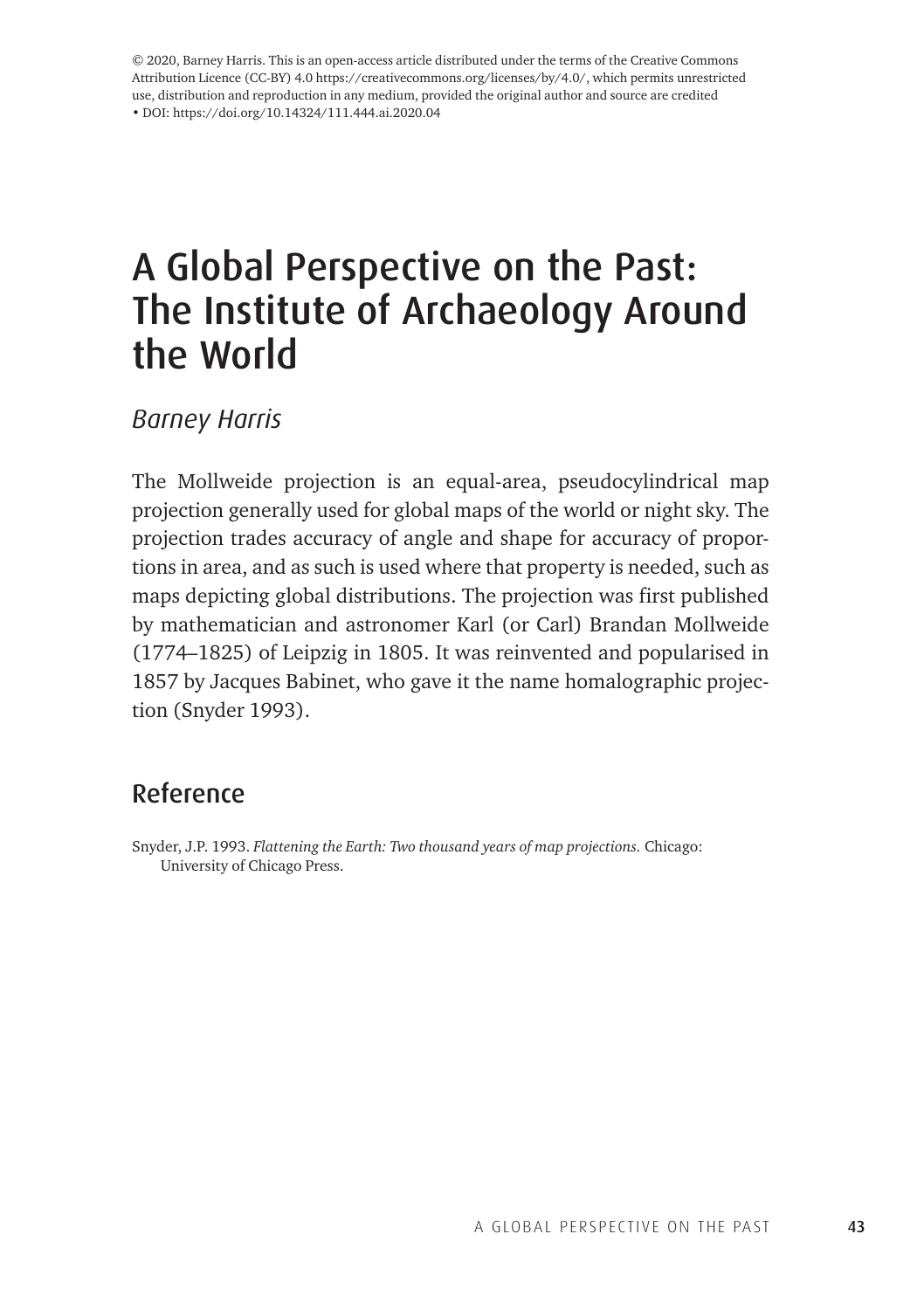

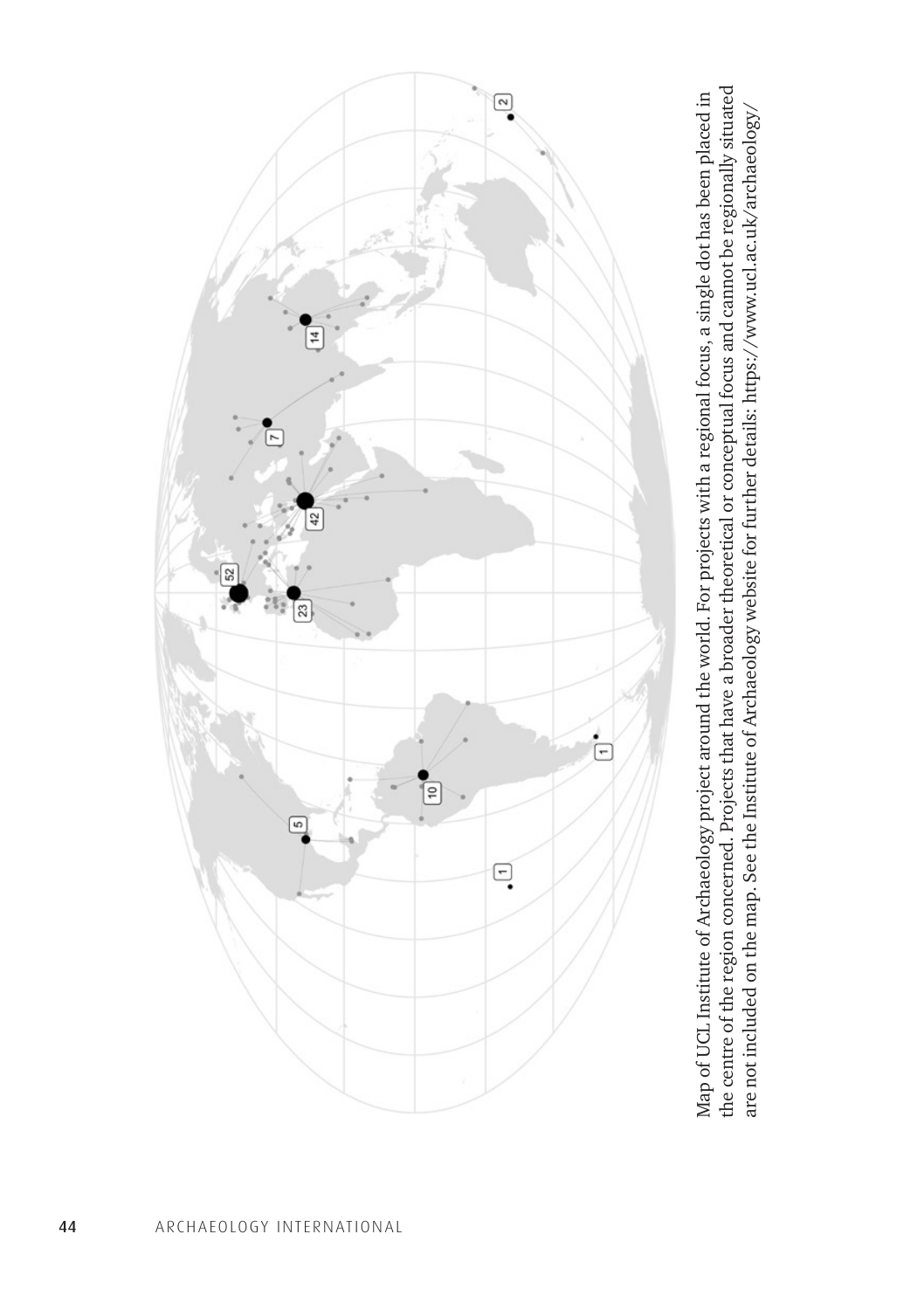# Africa



- 1. Ethiopia, Mieso. Ignacio de la Torre with Universidad Autonoma de Barcelona; Centro Nacional de Investigación sobre la Evolución Humana, Spain.
- 2. Mali. Segou Project: Sorotomo and the Dodugu (1000–1700 ce). Kevin MacDonald and Nicholas Gestrich, with Malian Institut des Sciences Humaines.
- 3. Sudan, Jebel Moya. Michael Brass, Dorian Fuller, Chris Stevens.
- 4. Sudan, Shalfak. Shalfak Archaeological Mission (SAM). Claudia Näser and Wolfram Grajetzki.
- 5. Sudan, Mograt Island. Mograt Island Archaeological Mission. Claudia Näser, with the National Corporation for Antiquities and Museums.
- 6. Tanzania, Olduvai Gorge. Renata Peters, Ignacio de la Torre (now honorary staff) with University of Wisconsin and Department of Antiquities, Tanzania.
- 7. Nigeria, Ile-Ife. Glass and glassmaking in Ile-Ife. Thilo Rehren with Abidemi Babalola, Cambridge University.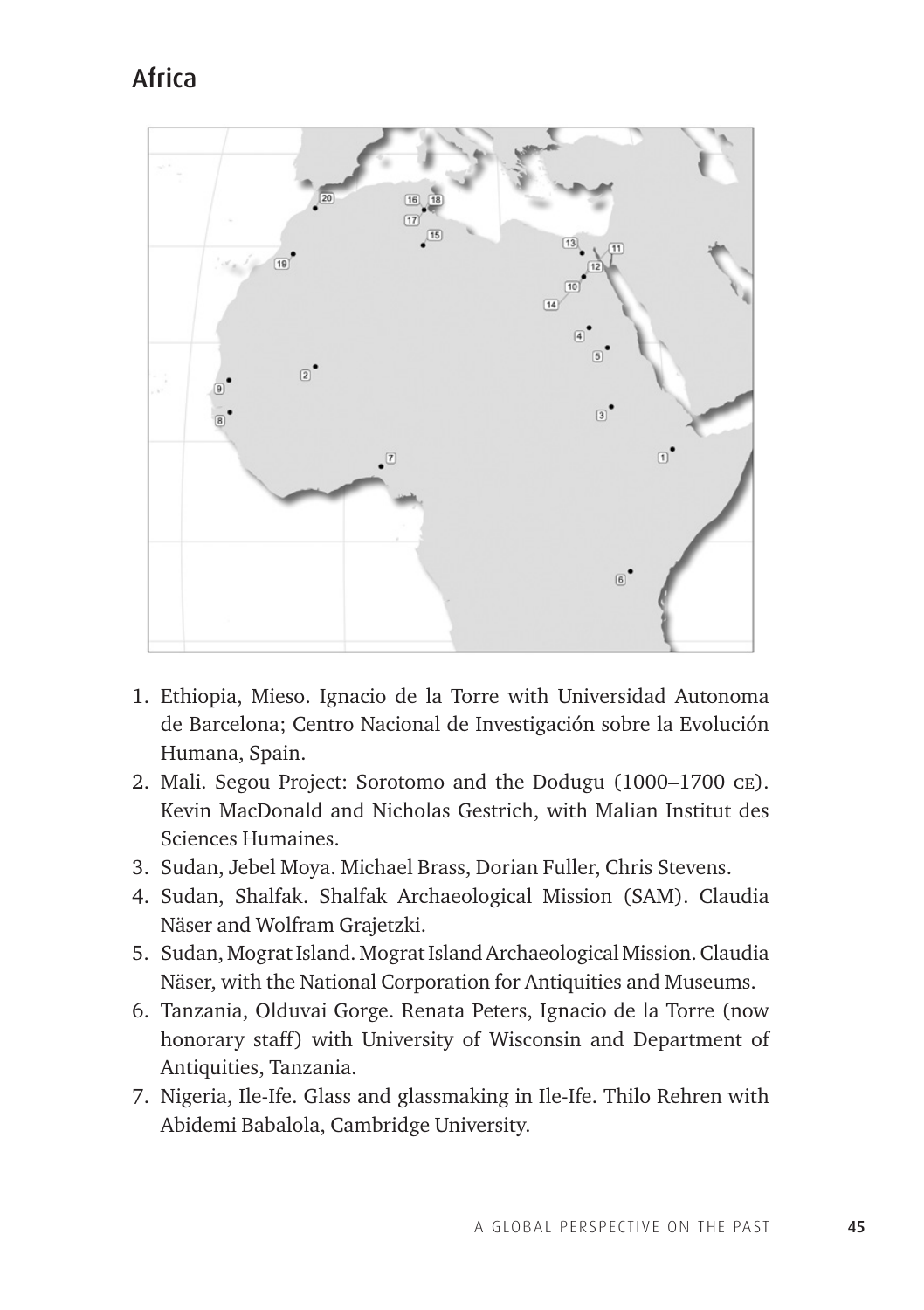- 8. Senegal, Kolda region. Upper Casamance Project. Sirio Canós Donnay.
- 9. Senegal, Saint-Louis region, Waalo. Oral History, Tumuli, and Archaeology at the Root of Empire (1000–1800 ce), Kevin MacDonald and Sirio Canos Donnay (UCL), Ibrahima Thiaw (IFAN-Dakar) and Kate Welham (Bournemouth).
- 10. Egypt and UK. Cairo, Liverpool, Edinburgh. Egypt's Dispersed Heritage: Views from Egypt. Alice Stevenson, Heba Abd el-Gawad with Mahatat Contemporary Arts, ICOM (Egypt), National Museums Liverpool and National Museums Scotland (UK).
- 11. Egypt. Origins of Nationhood: a New Chronology for Egyptian State Formation. David Wengrow with Research Laboratory for Archaeology and History of Art, Oxford University.
- 12. Egypt. Decolonising Archaeology: Ethnographies in Egypt. Stephen Quirke with New Hermopolis, Tuna al-Jabal, Minya and Fayoum University.
- 13. Egypt, Faiyum. Gurob Harem Palace Project, Faiyum. Settlement Archaeology at Royal Town Site. Jan Picton with Petrie Museum UCL and the Universities of Liverpool and Copenhagen.
- 14. Egypt. Mit Rahina Field School: Settlement archaeology in Middle Kingdom Memphis. Ana Tavares with David Jeffreys, Ancient Egypt Research Associates, American Research Centre in Egypt, Ministry of State for Antiquities, Egypt Exploration Society and Cambridge University.
- 15. Libya, Ghadames Archaeological Survey. Corisande Fenwick with University of Leicester.
- 16. Tunisia, Libya. Training in Action Project. Corisande Fenwick, Gaigysyz Jorayev with Durham University, KCL, Institut National du Patrimoine de Tunisie, Department of Antiquities, Libya.
- 17. Tunisia. Early Islamic Glass Workshop from Sabra-al-Mansuriya. Ian Freestone with CNRS, France.
- 18. Tunisia. Bulla Regia Archaeological Project. Corisande Fenwick with Institut National du Patrimoine, Tunisia.
- 19. Morocco, Wadi Draa. Wadi Draa Archaeological Project. Corisande Fenwick with Institut National des Sciences de l'Archéologie et du Patrimoine and University of Leicester.
- 20. Morocco, Volubilis. Volubilis Archaeological Project. Corisande Fenwick with Insitut National des Sciences de l'Archéologie et du Patrimoine.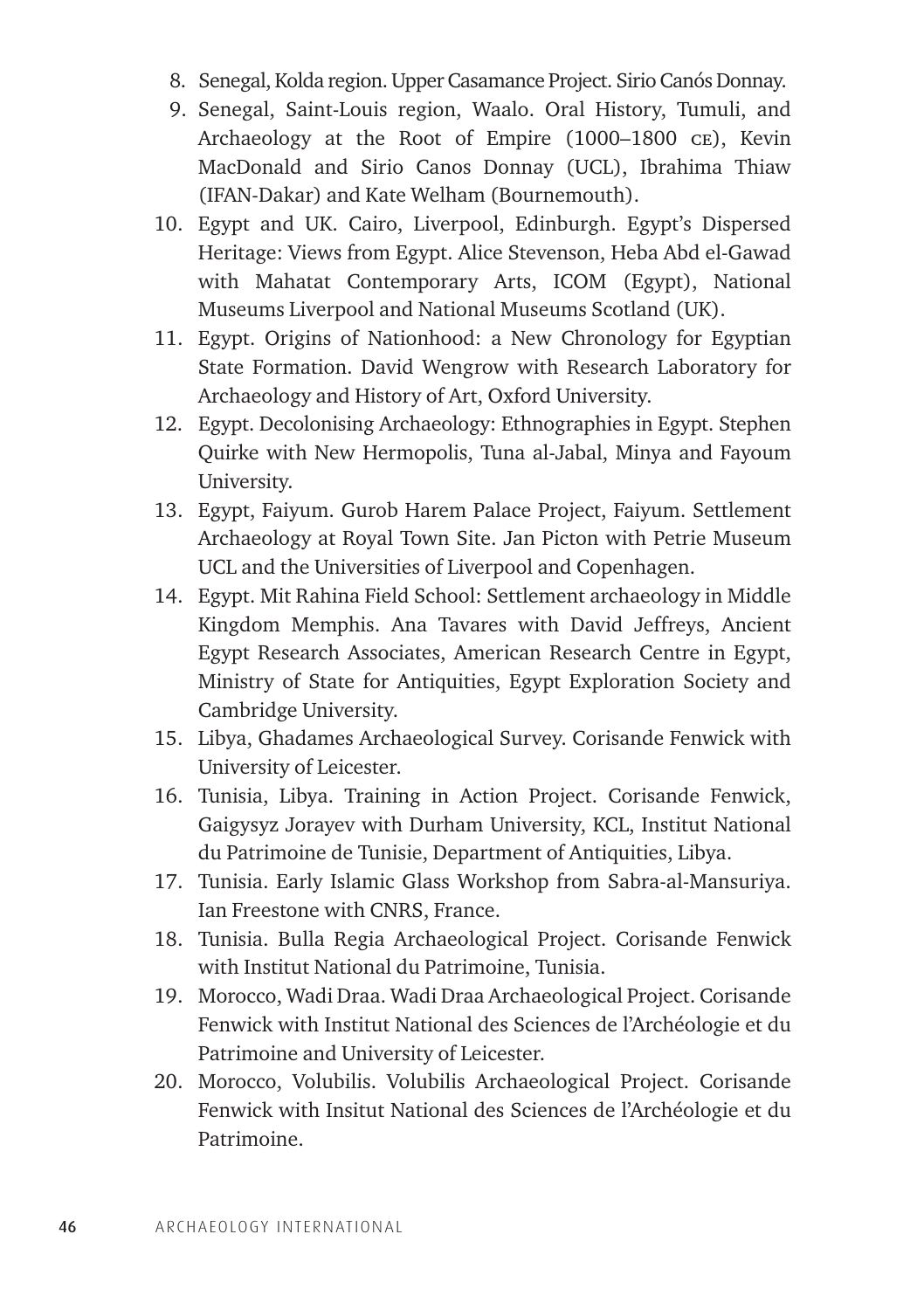# Americas

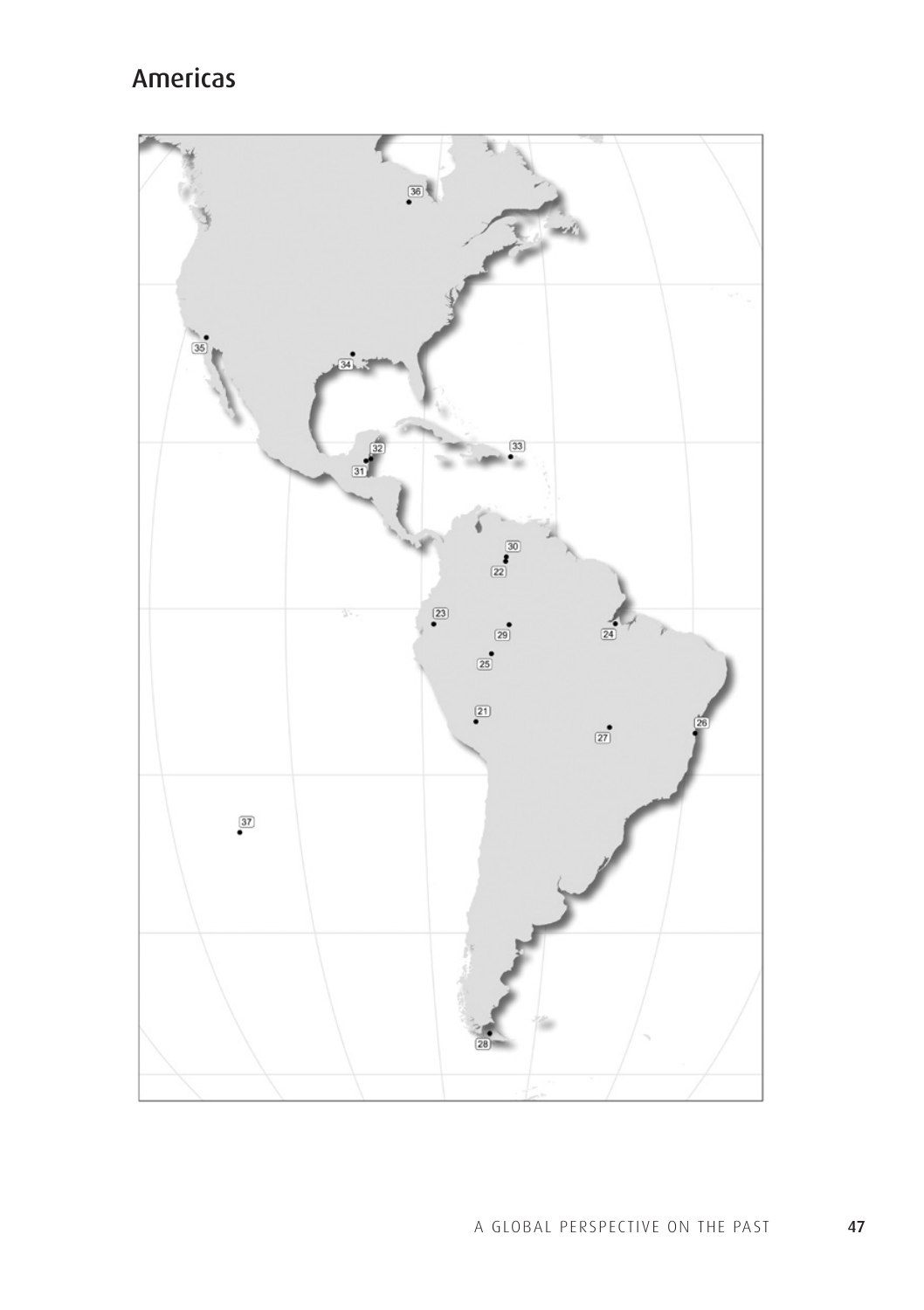- 21. Peru, Cuzco. Ceramic production and monumental stonework during the emergence and expansion of the Inca State. Bill Sillar with University of North Carolina, Charlotte; Ministerio de Cultura, Cuzco.
- 22. Bolivarian Republic of Venezuela, Puerto Ayacucho. Cotúa Island-Orinoco Reflexive Archaeology Project. José R. Oliver (PI), Manuel Arroyo-Kalin with Instituto Venezolano de Investigaciones Científicas – Center of Anthropology.
- 23. Peru and Ecuador. Archaeological Survey of the Napo River Basin. British Academy project led by M. Arroyo-Kalin, in partnership with DDC-Loreto.
- 24. Brazil, Caxiuanã. Geoarchaeology of Caxiuanã. M. Arroyo-Kalin, in partnership with MPEG.
- 25. Brazil, Alto Solimões, Amazon. Barkcloth from the Brazilian Amazon. Renata Peters with Museu de Arqueologia e Etnologia, Universidade de Sao Paulo.
- 26. Brazil, Olivença, Bahia. The sacred cloaks of the Tupinambá. Renata Peters and representatives from the Tupinambá of Olivença.
- 27. Brazil. Ancestral Indigenous landscapes in the Upper Negro River. British Academy project led by M. Arroyo-Kalin (IoA), in partnership with UFSCar, MUSA, ISA and MPEG.
- 28. Chile, Tierra del Fuego. Geoarchaeology in Tierra del Fuego. M. Arroyo-Kalin (IoA), in partnership with UMAG.
- 29. Colombia, Middle Caquetá River. Geoarchaeology of the Middle Caquetá River. UCL Research Catalyst project led by M. Arroyo-Kalin (IoA), in partnership with UNAL.
- 30. Colombia, Municipality of Puerto Carreño. Archaeological survey in the Colombian Orinoco, northeast Vichada. José R. Oliver (PI) with José Luis Socarrás (Co-PI) and Manuel Arroyo-Kalin with Universidad de Externado and Instituto Colombiano de Antropología e Historia (ICAHN).
- 31. Belize, Lamanai. Conservation, collections management, and access to on-site collections. Elizabeth Graham, David Pendergast and Royal Ontario Museum.
- 32. Belize, Ambergris Caye. Continuing artefact analysis, Marco Gonzalez Project. Elizabeth Graham.
- 33. Puerto Rico, Utuado. Bateyes de Viví. José R. Oliver.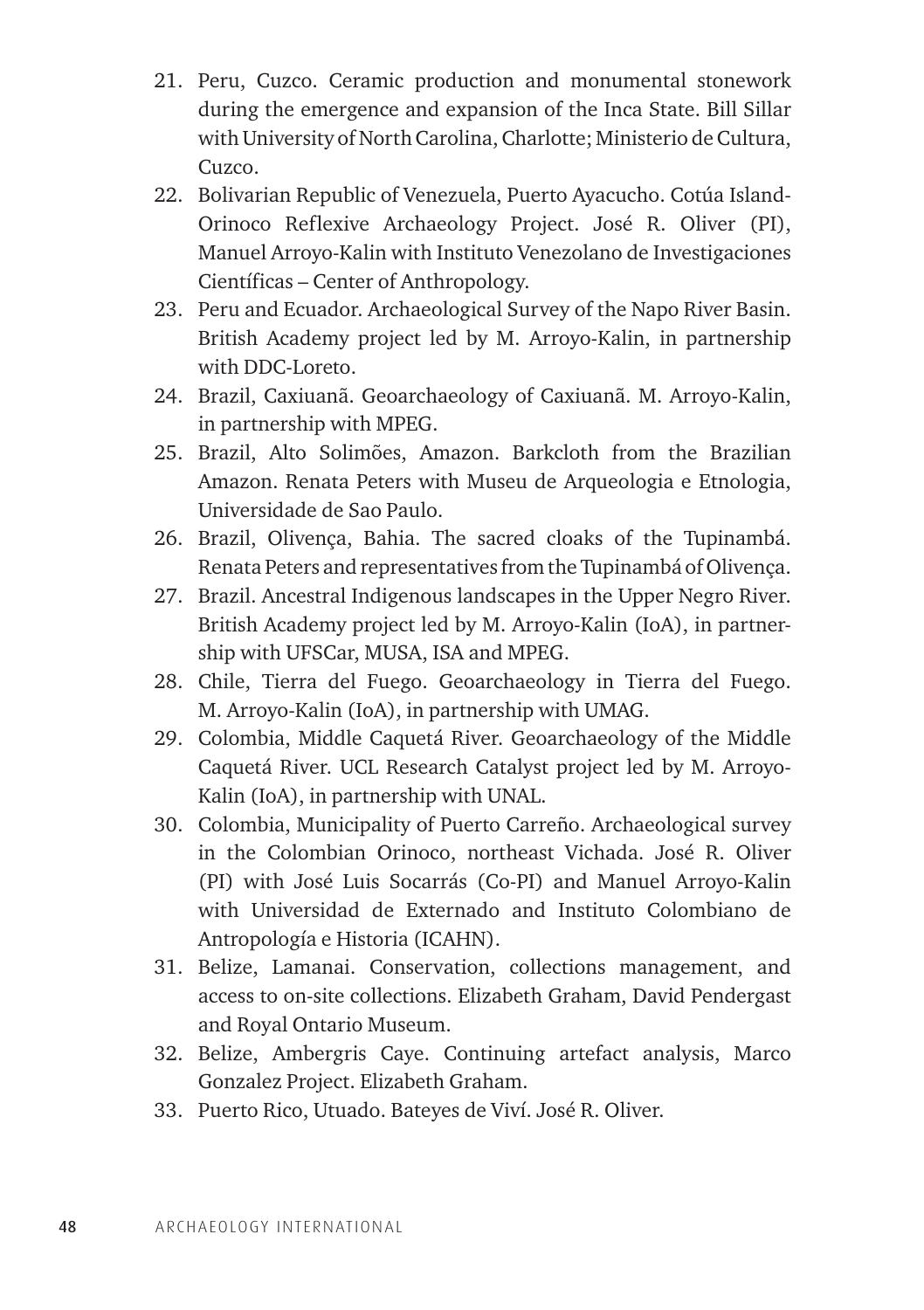- 34. USA, Louisiana. Cane River African Diaspora Archaeology Project: The Pierre Metoyer Plantation. Kevin MacDonald with US National Park Service.
- 35. USA, Anza-Borrego Desert State Park, California. Ceramic Production and Distribution at Late Prehistoric Hunter-Gatherer Seasonal Occupation Site CA-SDI-813. Patrick Quinn with San Diego Archaeological Center, California.
- 36. Canada, Ontario. Complex Hunter-Gatherers of the Trent Valley. Excavation of a set of Archaic through Middle Woodland sites. Sue Colledge with Department of Anthropology, Trent University, Ontario.
- 37. Easter Island, Rapa Nui. Landscapes of Construction Project. Sue Hamilton with the Universities of Bournemouth, Manchester, Highlands and Islands, Chile Santiago, Hawaii Pacific; Rapa Nui National Parks Authority; Museo Antropológico Padre Sebastián Englert.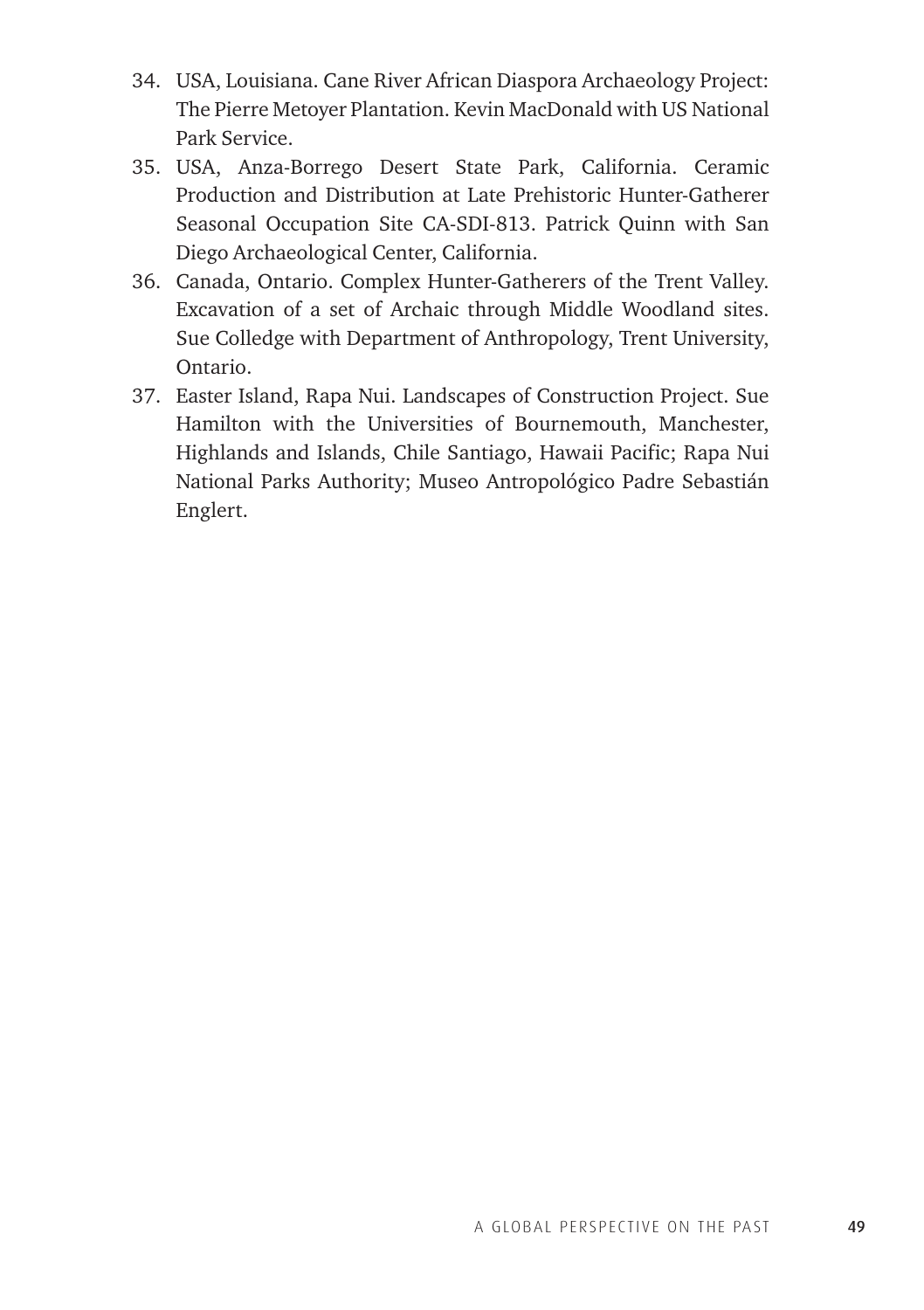## Britain and Ireland



- 38. England, Portsmouth. Tudor Warship *Mary Rose*. Martin Bridge with Mary Rose Trust.
- 39. England, Portsmouth. Corrosion of Iron from the *Mary Rose*. Hayley Simon and Ian Freestone with the Mary Rose Trust and Diamond Light Source.
- 40. England. Stability of Glass in English Heritage Collections. Antanas Melinis and Ian Freestone with English Heritage.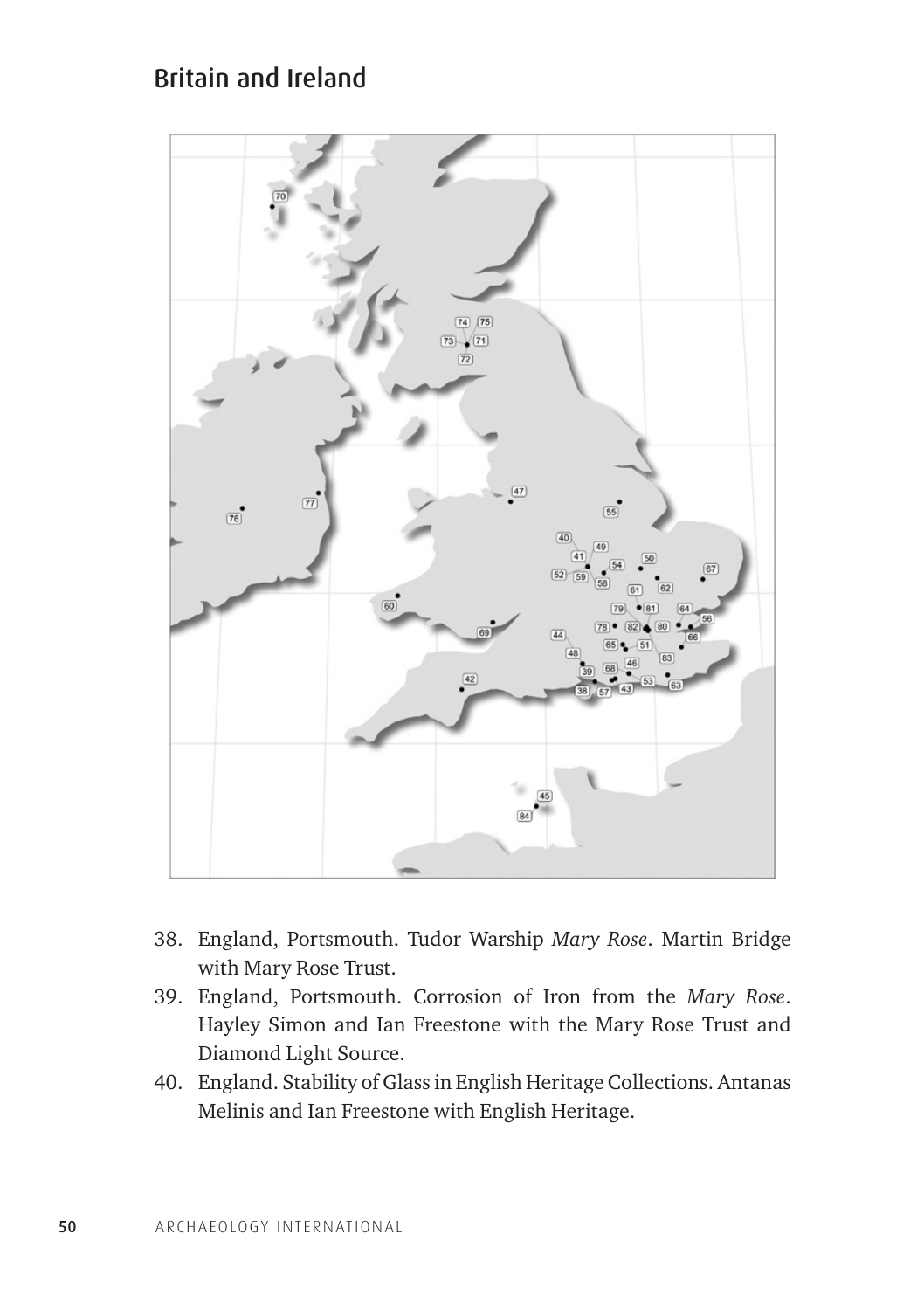- 41. England. Great Bedwyn Research Project. Stuart Brookes and Andrew Reynolds.
- 42. England, Devon. Buckfast. Andrew Reynolds with Newcastle University.
- 43. England, Boxgrove. Mark Roberts, Simon Parfitt and Matt Pope.
- 44. England, Hampshire. Chilton Candover. Tim Schadla-Hall and colleagues.
- 45. Jersey, La Cotte de St Brelade. Matt Pope, Beccy Scott and Chris Stringer.
- 46. England, West Sussex. Bow Hill Project, The Slindon Bottom Project, The Downley Project, The Goodwood Estate Monument Survey. Mark Roberts and Robert Kaleta.
- 47. England, Cheshire. Blackden Project. Mark Roberts.
- 48. England, Sussex and Hampshire Coastal Plain. The Exotic Rock Project. Mark Roberts.
- 49. England. Guildford, Surrey, Kingsmead Quarry (Horton), Middlesex, and Farndon fields, Nottinghamshire. Richard MacPhail with Oxford Archaeology, Oxford University, Wessex Archaeology and Nottingham County Council.
- 50. England, Huntington, Cambridgeshire. Late Roman dark earth (MOLA Headland Infrastructure). Richard MacPhail.
- 51. England, Clandon Park. Hinemihi Maori Meeting House: Peoplebased conservation. Dean Sully with Ngäti Ragana; Ngäti Hinemihi; New Zealand Historic Places Trust; National Trust; and ICCROM.
- 52. England. The Portable Antiquities Scheme Database as a Tool for Archaeological Research. Roger Bland with Katherine Robbins.
- 53. England, West Sussex. Highdown, West Sussex. Late Roman/ Early Anglo-Saxon Cemetery. Sue Harrington in collaboration with James Sainsbury, Worthing Museum, with support from Archaeology South-East (ASE).
- 54. England, Northamptonshire. The sculpted and architectural stonework from Stanwick Roman villa, Northamptonshire. Martin Henig with Penny Coombe and Kevin Hayward, with Historic England (Vicky Crosby, Andrew Lowerre, David Neal, and Sarah Paynter).
- 55. England, Lincoln. Metalwork and Metalworking in Viking Age Lincoln. Justine Bayley with Institute of Archaeology, Oxford.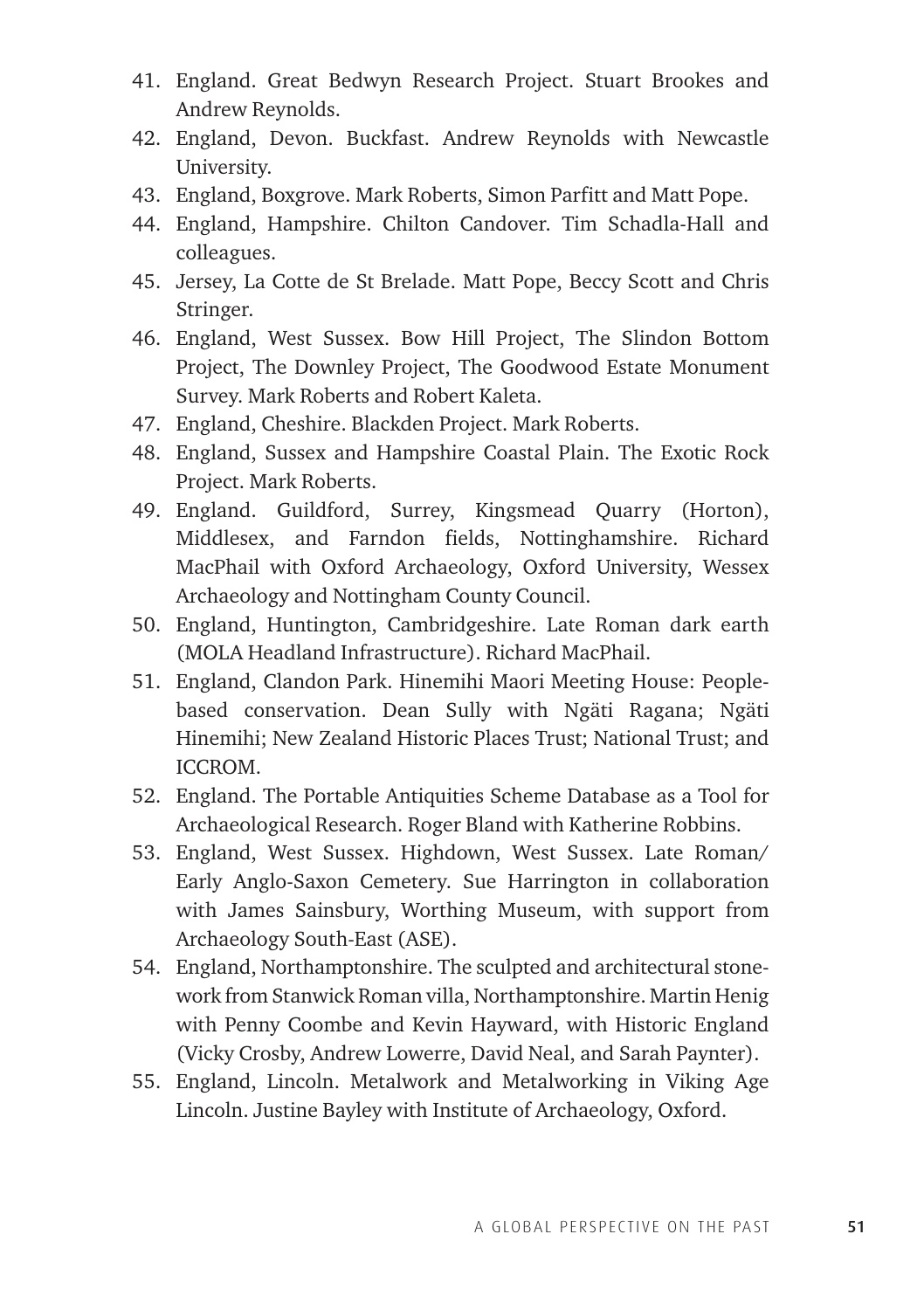- 56. England, Prittlewell. The Princely Burial. Harriet White, Justine Bayley with MoLA.
- 57. England, Chichester. Romanisation of Iron Age Precious Metals. Justine Bayley.
- 58. England. Medieval Music Wire. Justine Bayley.
- 59. England. Roman and Medieval Silver Production and Refining. Justine Bayley.
- 60. England and Wales. Stones of Stonehenge. Mike Parker Pearson with the Universities of Bournemouth and Southampton.
- 61. England, Hertfordshire (and neighbouring counties). Geophysical Surveys at Verulamium and other Sites. The Community Archaeology Geophysics Group led by Kris Lockyear and Ellen Shlasko.
- 62. England, Cambridgeshire, Soham. Iron Age and Roman Agricultural Landscape and Early Anglo-Saxon Cemetery. Lucy Sibun (ASE).
- 63. England, East Sussex, Horam. Post-Medieval Iron-Ore Quarry Site (Simon Stevens); Ringmer. Post-Medieval Tile Kiln Site (Simon Stevens); Pocock's Field, Eastbourne. Prehistoric, Roman, Anglo-Saxon Remains (Giles Dawkes); Seaford Head Sixth Form Centre. Mesolithic to Bronze Age Flint-Working Site (Karine Le Hégarat and Ed Blinkhorn); Brighton Dome, Brighton. Early-Nineteenth-Century Historic Building Recording and Quaker Burial Ground (Michael Shapland and Garrett Sheehan); Excavations in Lewes. Iron Age, Medieval and Post-Medieval Occupation (Dan Swift); Rampion Onshore Cable Route. Prehistoric and Anglo-Saxon Development (Garrett Sheehan).
- 64. England, Essex. Multiple projects conducted by ASE. Harlow Enterprise Park. Roman Road (Trevor Ennis); Alresford. Middle Iron Age Field System and Medieval Rural Settlement and Field System (Samara King); Basildon. Late Iron Age/Early Roman Cremation Burial Site and Early Saxon Occupation Site (James Alexander); Cressing. Late Iron Age/Roman Farmstead and Medieval Field System (Samara King); Rochford. Middle/Late Bronze Age Field System, Medieval Farmstead and Field System (Paulo Clemente); Harlow. Bronze Age, Iron Age, Roman and Medieval Settlement and Agricultural Activity (Trevor Ennis).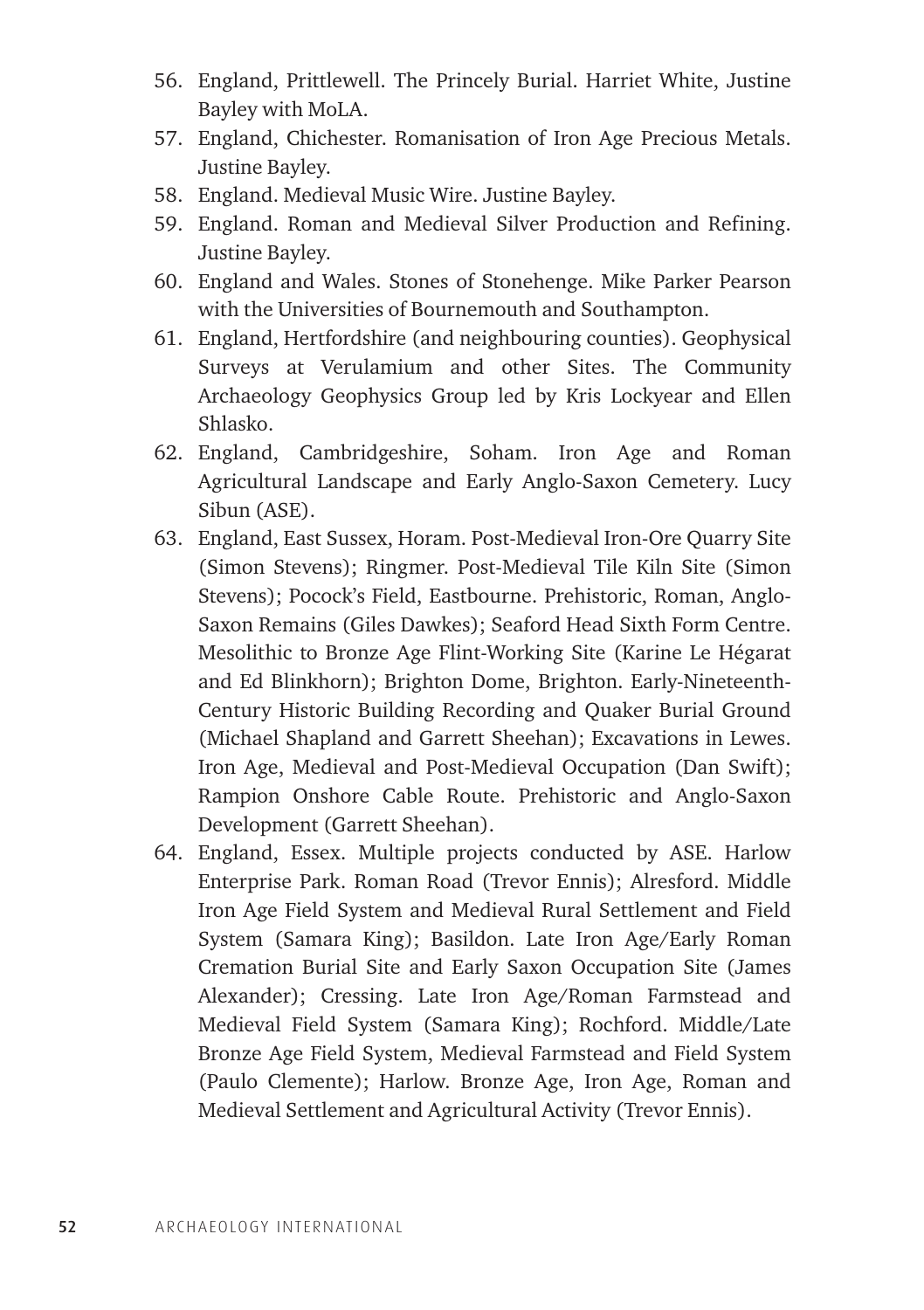- 65. England, Surrey. Walton Court, Walton on Thames. Historic Build Recording (Katya Harrow, ASE).
- 66. England, Kent. Multiple projects conducted by ASE. Bapchild, Multi-Period Landscape Excavation, Neolithic Enclosure and Iron Age Occupation (Giles Dawkes and Sophie Austin); Scotney Castle, Lamberhurst (Michael Shapland).
- 67. England, Suffolk. Multiple projects conducted by ASE. Kings Warren, Red Lodge. Early Neolithic, Early Bronze Age, Iron Age and Early Roman (Angus Foreshaw); Leiston. Late Neolithic/ Early Bronze Age Monument, Bronze Age Trackway and Roman Field System (Samara King); Wetherden Road, Elmswell. Early Roman Kiln and Saxon Occupation (Kieron Heard); Chilton Leys, Stowmarket. Bronze Age, Roman and Early Medieval Agricultural Land Use, and Medieval Moated Roadside Enclosures (Kieron Head); Moreton Hall/Lark Grange, Bury St. Edmunds. Middle Iron Age and Medieval Boundary Ditches and Pits and Twentieth-Century Airfield (James Alexander, Craig Carvey, Angus Forshaw); Henley Gate, Ipswich. Early Iron Age Occupation Site, Early Roman Boundaries and Enclosure and Medieval Field System (Angus Forshaw); Ferry Road, Felixstowe. Early Neolithic Occupation, Early Iron Age Ditched Enclosure, Late Iron Age Field System and Saxo-Norman Settlement Activity (Paulo Clemente).
- 68. England, West Sussex. Multiple projects conducted by ASE. Madgwick Lane, Chichester. Early Bronze Age Cremation Cemetery, Late Bronze Age–Iron Age Hilltop Enclosure (Hayley Nicholls); Chichester Pipeline (Garrett Sheehan); Sussex House, Crawley. Medieval Suburban and Urban Site (Kathryn Grant); Billinghurst. Middle Iron Age–Roman Settlement (Hayley Nicholls).
- 69. Wales, Caerleon, Priory Field. Andrew Gardner with Cardiff University; Cadw, National Roman Legion Museum, Caerleon; National Museum Wales, Cardiff.
- 70. Scotland, South Uist, Howmore. Andrew Reynolds.
- 71. Britain. Composition, Corrosion and Production of Medieval Window Glass. Laura Adlington and Ian Freestone with York Glaziers Trust and Royal Holloway University of London.
- 72. Britain. Roman Metalworking Ceramics. Carlotta Gardner and Ian Freestone with MoLA and Demokritos, Athens.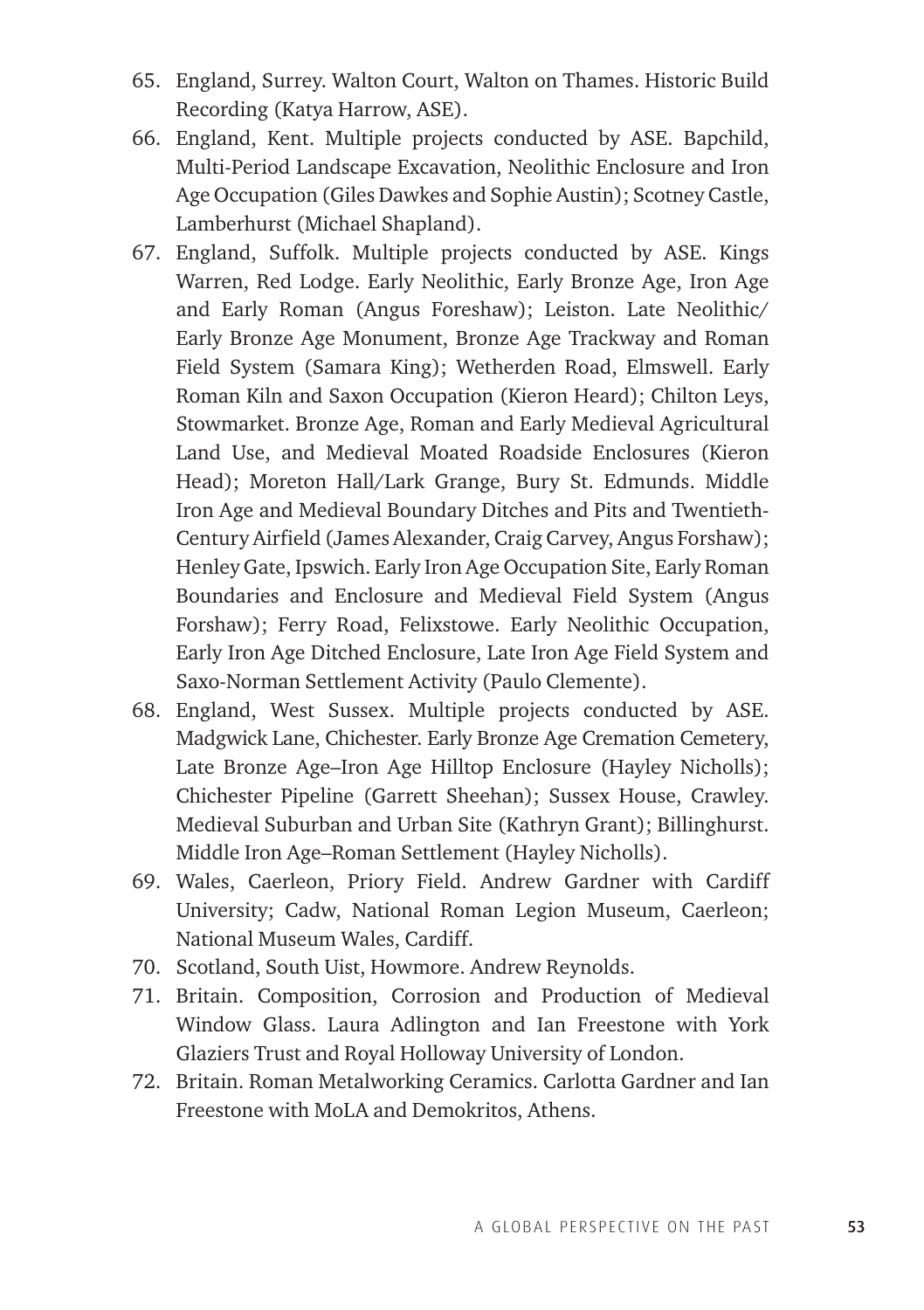- 73. Britain. Technology of Roman Cameo Glass. Ian Freestone with the British Museum and The Glassmakers.
- 74. United Kingdom. Arts and Humanities Research Council Heritage Priority Area Leadership Fellowship. Rodney Harrison, Hana Morel, Susan Sandford-Smith, Colin Sterling, Hana Williams.
- 75. United Kingdom. MicroPasts. Andrew Bevan, Chiara Bonacchi, Daniel Pett, Jennifer Wexler with British Museum, and other museums, universities and archives in Europe, Asia and Northern America.
- 76. Ireland. Cultivating Societies: Assessing the Evidence for Agriculture in Neolithic Ireland. Sue Colledge with Queen's University, Belfast and Institute of Archaeology, Oxford.
- 77. Ireland, Dublin. Metalworking in Viking Dublin. Justine Bayley with National Museum of Ireland.
- 78. Thames Discovery Programme. Nathalie Cohen, Gustav Milne and Eliott Wragg.
- 79. Petrie Museum, UCL. Collections in Exile, Persons in Exile: Rethinking the Petrie Palestinian Collection. Beverley Butler with UCL; Tawfik Canaan Collection; and Birzeit University.
- 80. Tower of London. The Tudor Mint. Justine Bayley and Harriet White.
- 81. Islington. Eithorne Park & Islington Community Archaeology Project. Charlotte Frearson with Islington Museum and Council.
- 82. London School of Economics. Mid- to Late Saxon to Post-Medieval Urban Archaeology. Sarah Ritchie (ASE).
- 83. Wild Rents, Bermondsey, London. An eighteenth-nineteenth century tannery. Hayley Nicholls (ASE).
- 84. Jersey, Les Varines. Ed Blinkhorn, Matt Pope and Beccy Scott.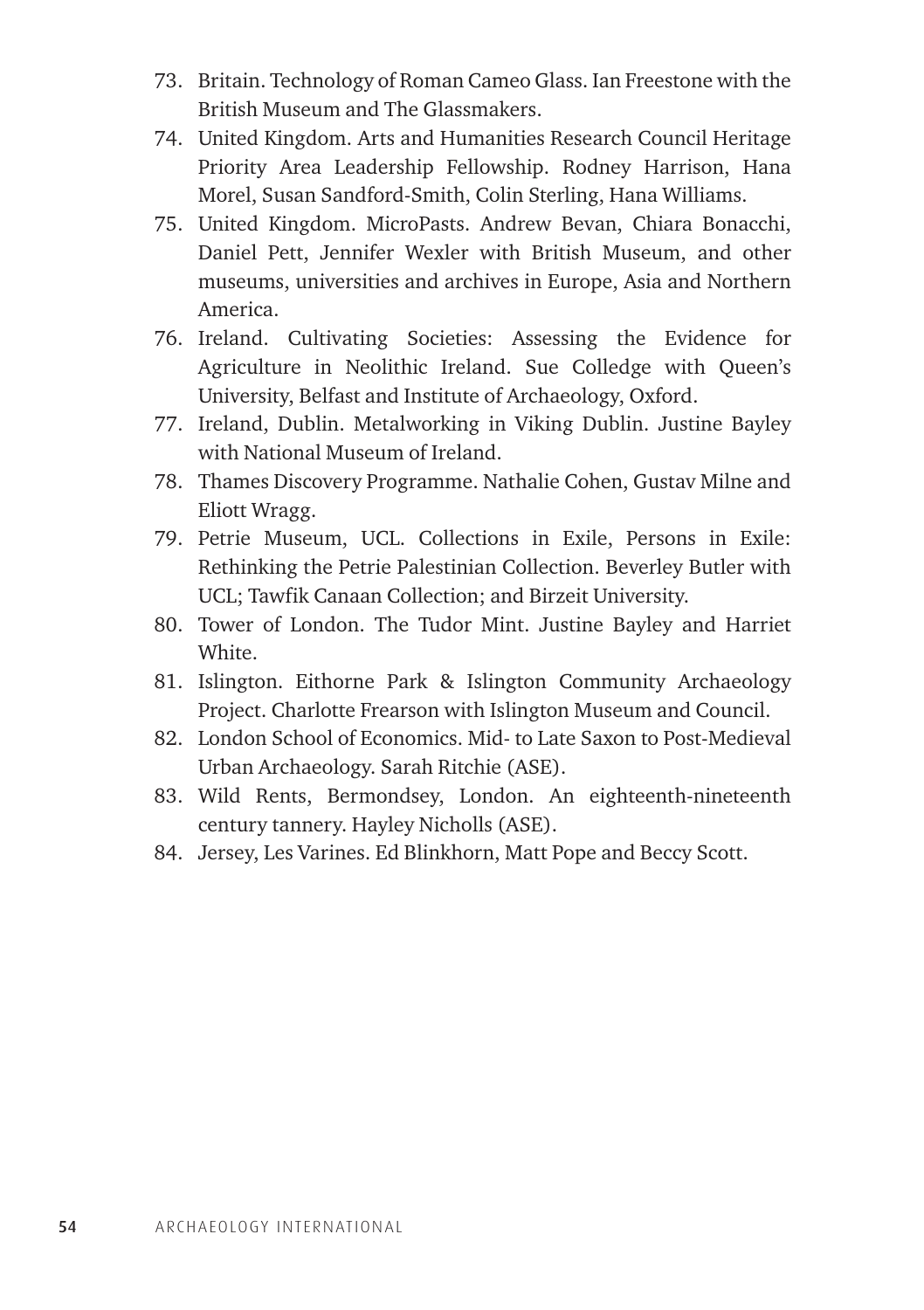### Mainland Europe



- 85. Belgium. FENESTRA. 800 Years of Window Glass. Ian Freestone with VU Brussels.
- 86. Norway, Oslo and Oslo Area; (Medieval City, and Oslo Harbour Sediments and Shipwrecks). Løten, Hedmark (Iron Age Upland Cairn Fields and Iron Working); Avaldsnes, Karmøy, Rogaland (Iron Age and Medieval Royal Manor); Trondheim and Northwest Coast (Mesolithic to Iron Age Settlements). Richard MacPhail with Culture History Museum and Oslo University, The Norwegian Institute for Cultural Heritage Research, and the Norwegian University of Science and Technology.
- 87. Denmark, Coastal Jutland. Bronze Age Burial Mound (Østfyns Museer). Richard MacPhail.
- 88. Spain, The Basque Country. Vitoria, Aistra. Andrew Reynolds with University of the Basque Country.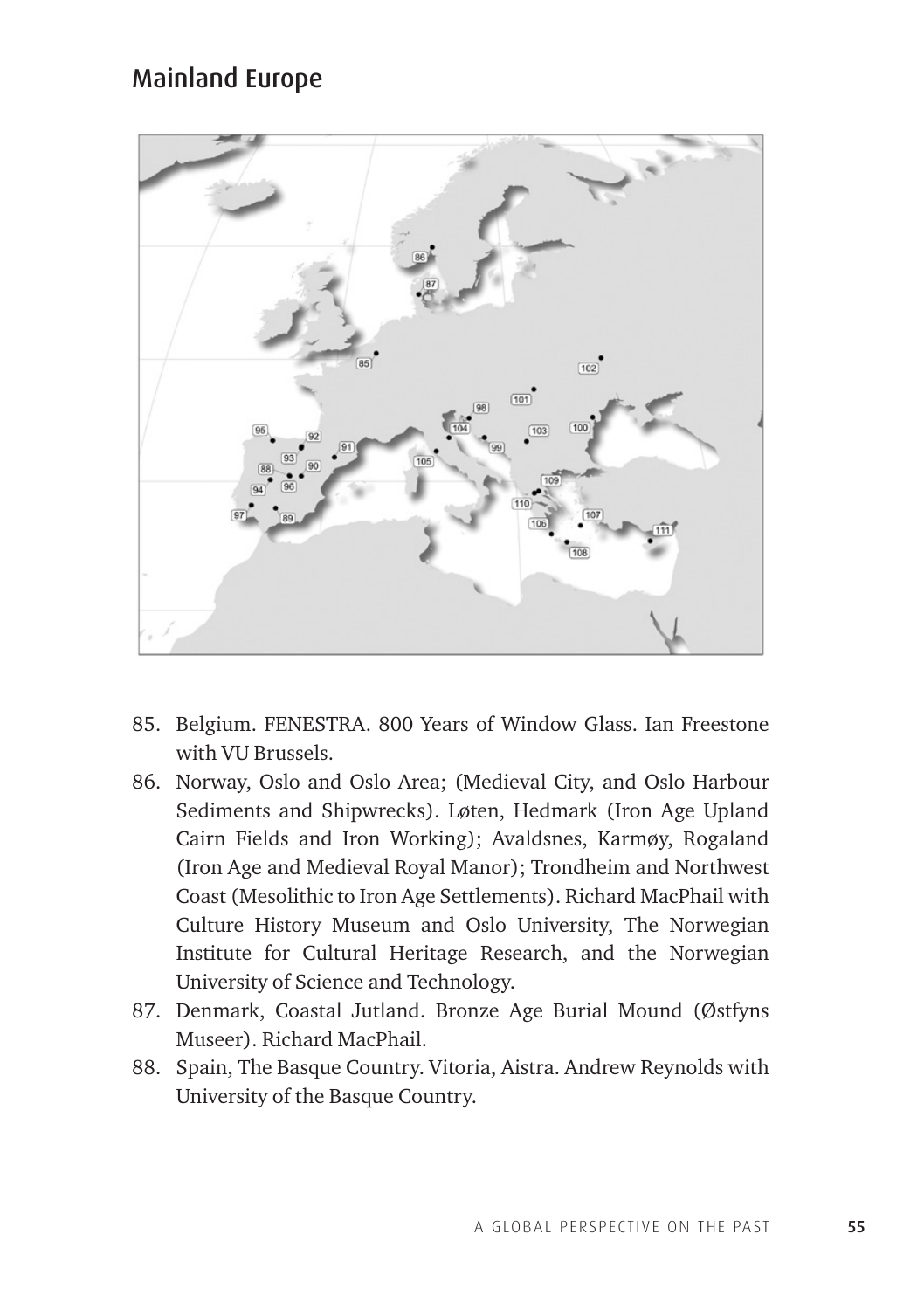- 89. Spain, Córdoba. Heritage of Historic Cities and Multi-Culturalism. Beverley Butler with Cordoba University.
- 90. Spain, Buendia Rockshelter. Ignacio de la Torre with Centro Nacional de Investigación sobre la Evolución Humana, Spain.
- 91. Spain, Cova Gran and Roca dels Bous. Ignacio de la Torre with Universidad Autonoma de Barcelona, Spain; and Centro Nacional de Investigación sobre la Evolución Humana.
- 92. Spain, Arganzón Castle, Burgos. Juan Antonio Quirós.
- 93. Spain, Lantarón Castle, Álava. Juan Antonio Quirós.
- 94. Spain, Vera Valley. VERASUR, Discovering the Long-Term Human Occupation in the West Mediterranean: Archaeological Survey in the Vera Depression (Almeria, Spain). Borja Legarra Herrero with Mercedes Murillo Barroso, University of Granada, Spain.
- 95. Spain, Villaneva de Santo Adriano. Archaeology of the Commons in Asturias, Spain. Gabriel Moshenska and Jesús Fernández Fernández (LaPonte Ecomuseum).
- 96. Spain and Portugal. Multiple locations. IdaVe Project, Village of Idanha-a-Velha, Beixa Baja; Los Hitos, Arisgotas. Castilla La-Mancha. Urban Landscape of Power in the Iberian Peninsula from Late Antiquity to the Early Middle Ages (ULP.PILAEMA). Isabel Sánchez Ramos, Andrew Reynolds, with Jorge Morín de Pablos (Audema Madrid), Antonio Malalana (Universidad San Pablo Ceu, Madrid) and Jose Ramón González de la Cal (Universidad de Castilla-La Mancha).
- 97. Portugal, Moura. Castelo Velho de Safara. Mariana Nabais.
- 98. Croatia. Composition, Technology and Origins of Iron Age Beads in Croatia. Ana Franjic and Ian Freestone, with Lower Carniola Museum, Zagreb Archaeological Museum, Muzej Slavonije, Šibenik City Museum, University of Zagreb, University of Zadar, Zadar Museum of Ancient Glass, Arheološki Muzej Istre, Zemaljski Muzej, Bosne I Hercegovine, Gradski Muzej Karlovac, Gradski Muzej Virovitica, Vinkovci City Museum, Zagreb Institute of Archaeology, ETH Zurich and Aarhus University.
- 99. Croatia, Dalmatia. Economy of Pre-Roman Adriatic Communities: Amphora production and trade patterns in a changing world (EPRAC). Maja Mise and Patrick Quinn, with Archaeological Museum Split, Municipal Museum Kastela, Citi Museum Stari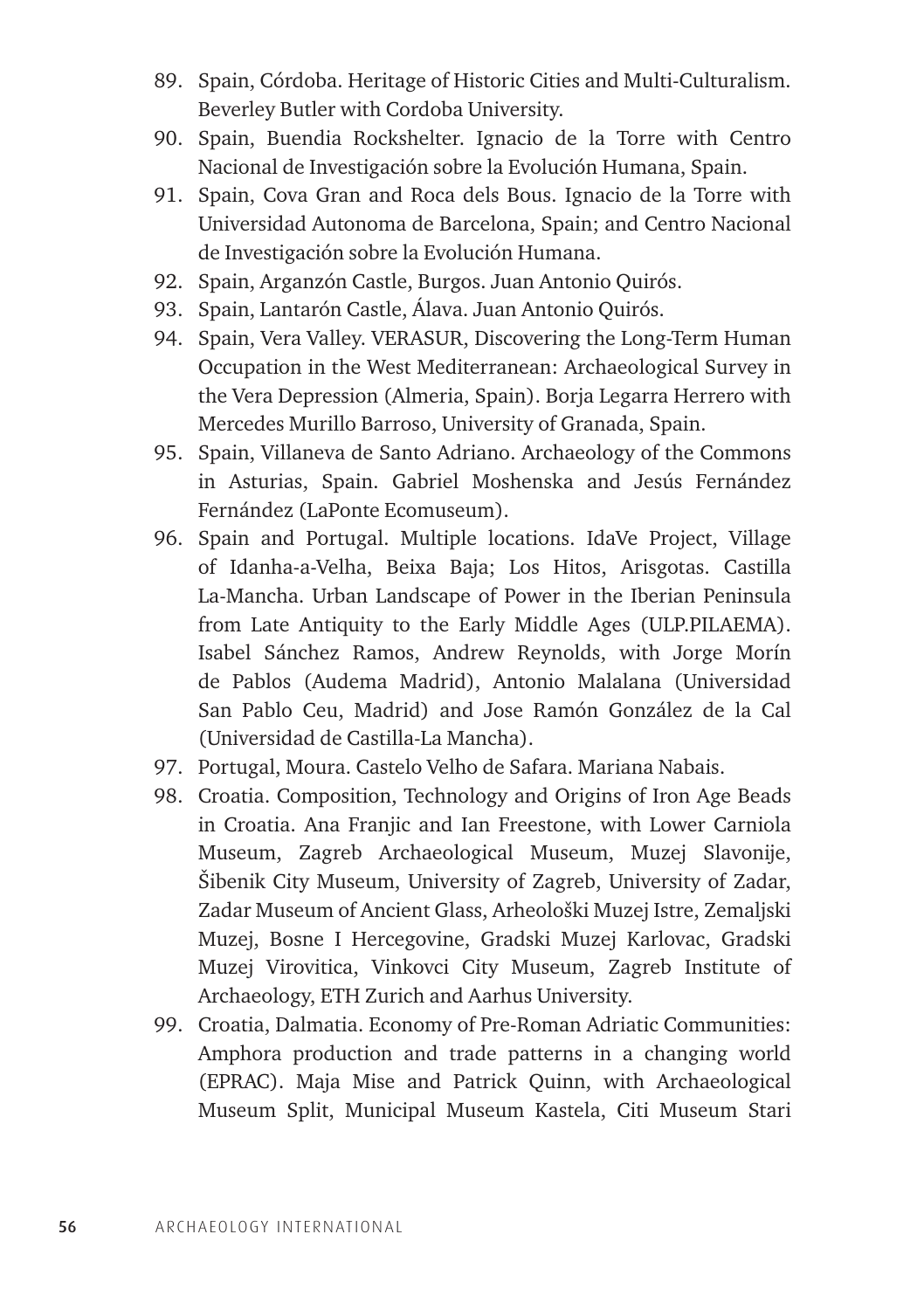Grad, Departments of Underwater Archaeology at University of Zadar and Croatian Conservation Institute, and Missouri University Research Reactor.

- 100. Romania, Noviodunum, Tulcea. Kris Lockyear with Fitzwilliam Museum, Cambridge; and Southampton University.
- 101. Romania, Tasnad. Excavation of a Cris Settlement. Ulrike Sommer with Satu Mare Museum.
- 102. Ukraine, Nebelivka Tripillia. Geoarchaeological Research at a Mega-Site. Manuel Arroyo-Kalin with Durham University.
- 103. Serbia, Pločnik, near Prokuplje. Vinča Culture Site. Miljana Radivojevic with the Homeland Museum in Toplica (Julka Kuzmanovic Cvetkovic).
- 104. Italy, Marche. Upper Esino Valley Survey. Corinna Riva.
- 105. Italy, Vulci. The Ports of Etruscan Vulci: Understanding the Connectivity of a Major Ancient Mediterranean City. Corinna Riva (coordinator), Kris Lockyear, with Soprintendenza archeologia, belle arti e paesaggio per l'area metropolitana di Roma, la provincia di Viterbo e l'Etruria meridionale, Parco Archeologico di Vulci and the British School at Rome.
- 106. Greece, Antikythera. Antikythera Survey Project. Andrew Bevan with Trent University, Canada; and Greek Archaeological Service.
- 107. Greece, Astypalaia, Dodecanese. Cemeteries on the Island of Astypalaia. Simon Hillson.
- 108. Greece, Crete. The Knossos Urban Landscape Project. Todd Whitelaw with British School at Athens and Herakleion Ephoreia of the Greek Archaeological Service.
- 109. Greece, Neo Monastiri/Phthiotis. Koutroulou Magoula Archaeology Project: From the Neolithic to the present. Vasilis Tsamis with British School at Athens, Yannis Hamilakis: Brown University and Nina Kyparissi-Apostolika: Greek Archaeological Service.
- 110. Greece. Crete. Minoan Gold: An archaeometallurgical analysis of Crete's place in the East Mediterranean World. Borja Legarra Herrero, with Marcos Martinón-Torres, University of Cambridge.
- 111. Cyprus, Lapithos. Revisiting an Ancient Craft in a Contested Region: The analytical paradigm of prehistoric pottery from Cyprus (ReCyPot). Maria Dikomitou Eliadou, Todd Whitelaw,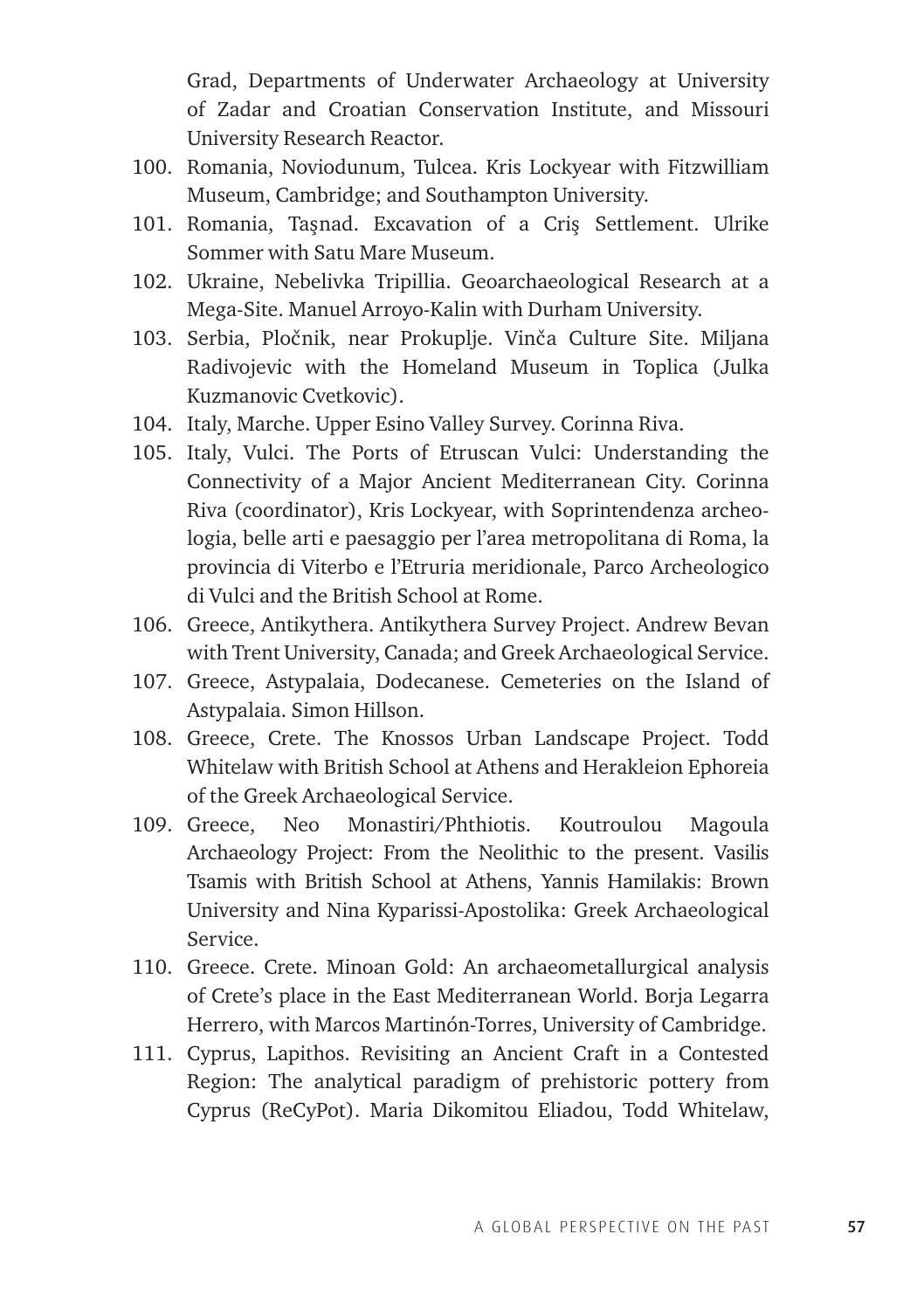Agnese Benzonelli, in collaboration with La Trobe University, the University of Cyprus, the Fitch Laboratory, British School at Athens and the University of Cambridge.



#### Middle East and Asia

- 112. Turkmenistan. Ancient Merv Project. Tim Williams and Gai Jorayev with Ministry of Culture of Turkmenistan; 'Ancient Merv' State Archaeological Park; Centre for Applied Archaeology; UCL Qatar; Heritage Without Borders; CraTerre-ENSAG, Grenoble; Oxford University; US Embassy in Turkmenistan and CyArk.
- 113. Kazakhstan, Pavlodar. Landscape and Metal Production at the Late Bronze Age Site of Semiyarka. Miljana Radivojevic and Dan Lawrence (Durham University) in collaboration with Pavlodar State University (Victor Merz).
- 114. Kazakhstan, Taldysai. The Large-Scale Production of Copper in Central Kazakhstan. Miljana Radivojevic in collaboration with the Institute of Archaeology, Almaty (Antonina Ermolaeva).
- 115. India, Sanchi. Sanchi Survey Project. Julia Shaw with Department of Archaeology, Museums and Archives, Madhya Pradesh, Bhopal, and the University of Leeds.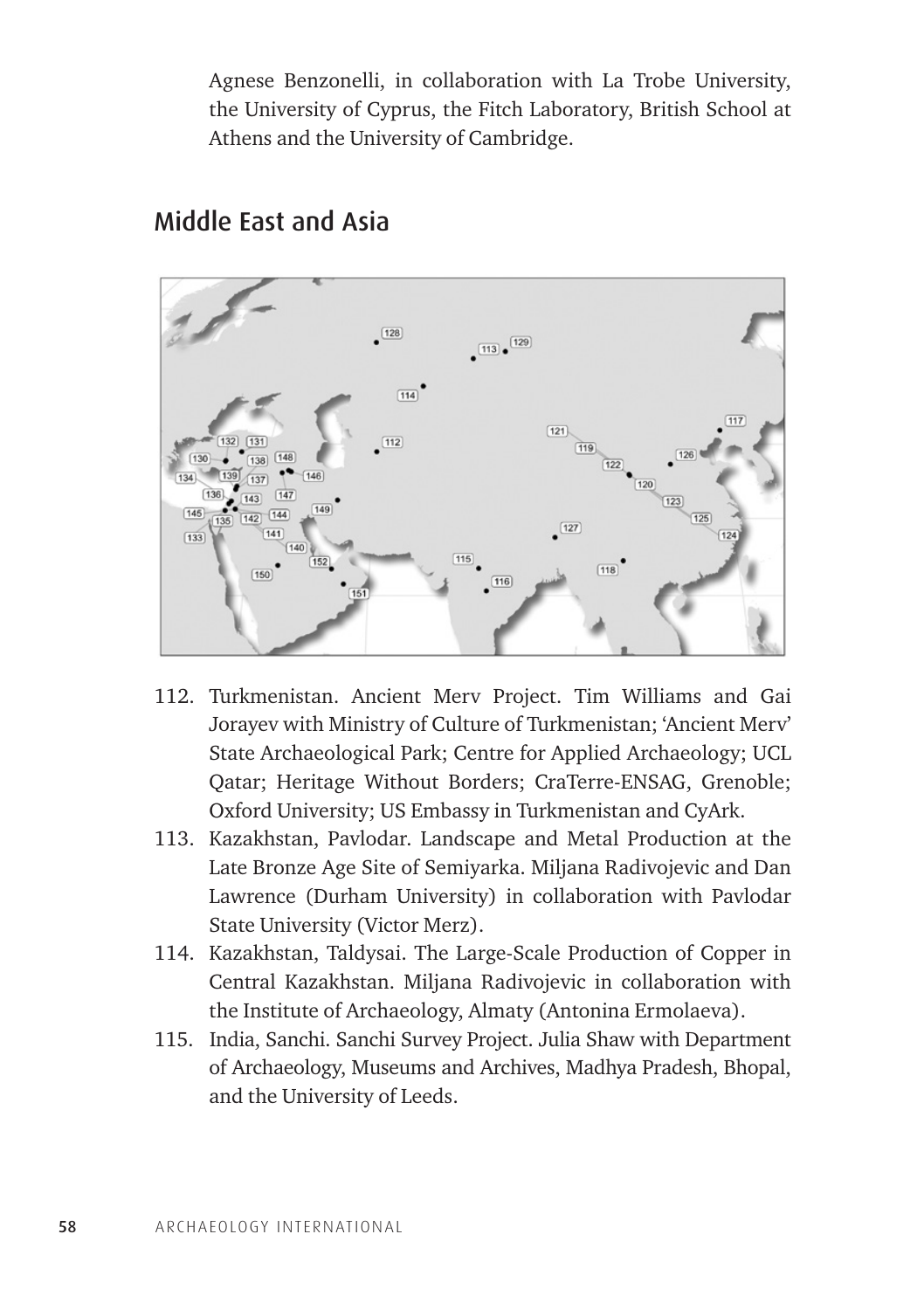- 116. India. Religion and 'Nature' in Ancient India. Julia Shaw.
- 117. China, Liaoning Province. Tachiyingzi. Chris Stevens, Dorian Fuller, with Jilin University, and Hebrew University, Jerusalem (Comparative Pathways to Agriculture).
- 118. China, Yunnan Province. Haimenkou and Baiyangcun. Chris Stevens, Dorian Fuller, Ling Qin, Rita Dal Martello, Eleanor Kingwell-Banham, with Peking University and the Institute of Cultural Heritage and Archaeology of Yunnan (Early Rice Project/ Comparative Pathways to Agriculture).
- 119. China. Xi'an, First Emperor's Mausoleum. The Making of the Terracotta Army. Andrew Bevan, Janice Li, Thilo Rehren, Patrick Quinn with Museum of Emperor Qin Shihuang's Mausoleum, Xi'an.
- 120. China, Gansu Province. Early Glass and Pigments from Majiayuan Cemetery, Gansu Province. Thilo Rehren, Yi-Xian Lin and Ian Freestone with Gansu Provincial Institute of Archaeology.
- 121. China. Development of Early White Porcelain in China. Shan Huang and Ian Freestone with the Institute of Archaeology, Chinese Academy of Social Sciences, Beijing.
- 122. China. Multiple projects. Opium War: Digital interpretation of archaeological sites and finds for museum-based presentation. Naval Battle Museum: Digital interpretation of archaeological sites and finds for museum-based presentation. Chinese-Exported Fans: Digital interpretation of archaeological sites and finds for museum-based presentation. Jia Liu (CAA).
- 123. China. Corrosion Products on Han Dynasty Bronzes from The Three Gorges. Ian Freestone with The Three Gorges Museum.
- 124. China. Manufacture of Chinese Lacquer Artefacts from the Ming and Qing Dynasties. Julie Chang, Ian Freestone with the Getty Conservation Institute.
- 125. China. Composition, Technology and Origins of Qing Dynasty porcelain enamels. Ian Freestone with Cranfield University.
- 126. China, Shanxi. Survey and Digital Documentation of Endangered Temple Wall Paintings. CAA and ICCHA, in partnership with Zhejiang University.
- 127. Kingdom of Bhutan. National Inventory. Tim Williams and Andrew Bevan with Department of Culture, Bhutan; National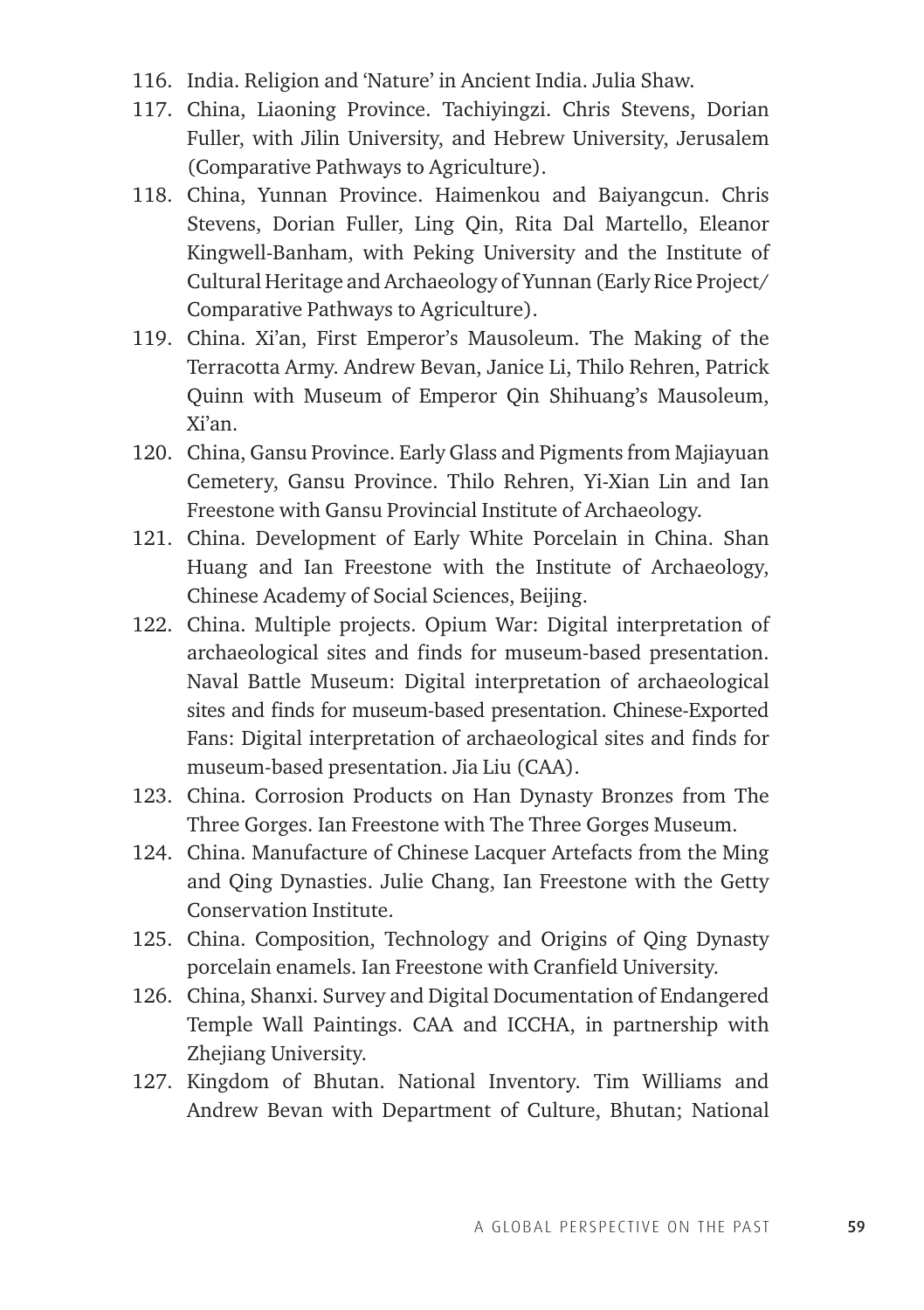Commission of UNESCO, Bhutan; Cultural Heritage Information Consultants.

- 128. Russia, Muradimovskoe Poselnie, near Ufa. Late Bronze Age Site with Metallurgical Production. Miljana Radivojevic with the Bashkir State Pedagogical University.
- 129. Russia, Podsinyushka, near Barnaul. Early Bronze Age Site in the Altai Mountains. Miljana Radivojevic with Sergey Grushin (Altai State University).
- 130. Turkey, Çatalhöyük. The Social Geography of the Çatalhöyük Settlement. Katherine (Karen) Wright with UCL; Universities of Stanford, UC Merced Southampton, Istanbul, Selcuk, Thrace, Adam Mickiewicz, New York State (SUNY) and Buffalo and Free University Berlin.
- 131. Turkey. Technology of Seljuq Ceramics and Glass from Kubad Abad. Ian Freestone with the Universities of Cukurova and Ankara.
- 132. Turkey, Boncuklu Höyük. Boncuklu Höyük Project. Louise Martin with the Universities of Liverpool, Queensland, Reading and Harvard.
- 133. Israel/Palestine. Understanding Heritage Wellbeing: Traditional healers and eye care. Beverley Butler with Eye Hospital, Order of St John; Sheikh Jarrah.
- 134. Israel, Jordan Valley. Tel Bet Yerah. Early Bronze Age and Early Islamic. David Wengrow with Raphael Greenberg.
- 135. Israel. Glass from the Sea. Ian Freestone with Israel Antiquities Authority.
- 136. Palestine. Collections in Exile, Persons in Exile: Rethinking the Petrie Palestinian Collection (UCL) and the Tawfik Canaan Collection (Birzeit University). Beverley Butler.
- 137. Lebanon. Hellenistic and Early Roman Glass from Beirut. Ian Freestone with KU Leuven.
- 138. Lebanon, Qadisha. Qadisha Valley Project. Epipalaeolithic– Neolithic Excavations at Moghr el-Ahwal. Andrew Garrard, Kevan Edinborough, Yvonne Edwards, Richard MacPhail and Katherine (Karen) Wright with Lebanese University Beirut; Lampeter.
- 139. Lebanon. Beirut Souks. Dominic Perring (CAA/ASE) and Tim Williams with American University of Beirut.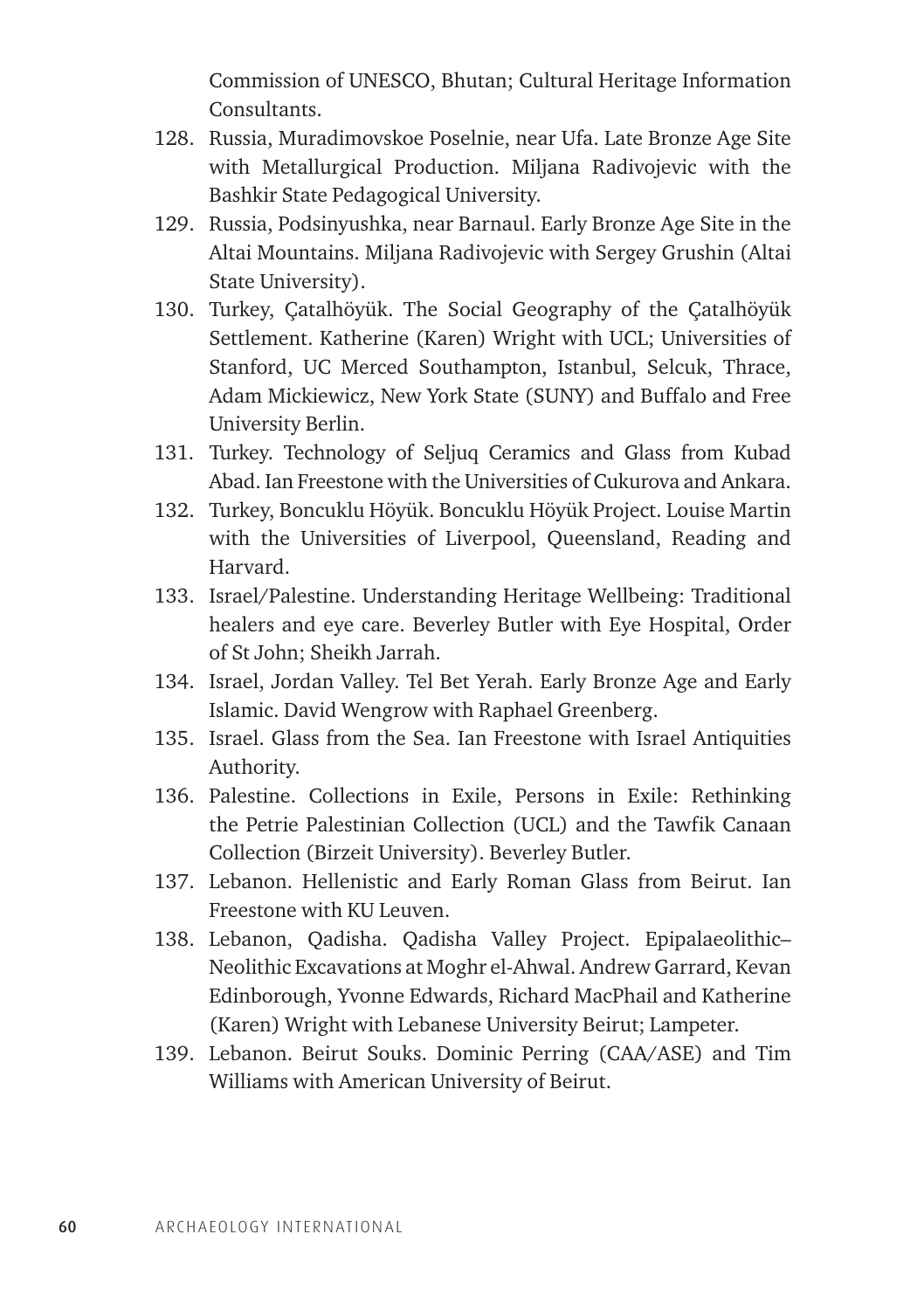- 140. Jordan. Glass Production in Roman and Byzantine Jerash. Ian Freestone with UrbNet, Aarhus University.
- 141. Jordan. Glass Production in Khirbet edh-Dharih. Ian Freestone with Yarmouk University.
- 142. Jordan. Kharaneh IV. Epipalaeolithic Excavations. Louise Martin with the University of California (Berkeley).
- 143. Jordan. Azraq Project. Epipalaeolithic–Neolithic Excavations. Andrew Garrard, Sue Colledge, Louise Martin and Katherine (Karen) Wright with Universities of Liverpool, Belfast, Davis in California and CNRS in France.
- 144. Jordan. Ain Ghazal. Kathryn Tubb with British Museum.
- 145. Jordan. Talbiyeh and other Palestinian Refugee Camps in Jordan. Beverley Butler with Petra University, Amman.
- 146. Iraq, Rania Plain. Girdi Bazar Project. Mark Altaweel with the university of Munich.
- 147. Iraq, Nimrud. The Ivories from Nimrud Volume VIII. Stuart Laidlaw, Georgina Herrmann, Helena Coffey.
- 148. Iraqi Kurdistan. Later Prehistory of the Shahrizor Plain. David Wengrow with Directorate of Antiquities, Suleymaniyah Province, and UCL Qatar.
- 149. Iran. From Islamic Manuscripts to the Laboratory. Rahil Alipour and Thilo Rehren.
- 150. Saudi Arabia. Jubbah Oasis, Nefud Desert. Palaeodeserts Project. Maria Guagnin (Freie Universitat Berlin), Michael Petraglia (Max Plank Institute) and team, with Louise Martin.
- 151. Oman. Dhofar and Multiple Locations in Southern Oman. ASOM project (Ancient Socioecological Systems in Oman). Joy McCorriston, Mark Mortiz, Ian Hamilton (Ohio State University) and team, with Louise Martin.
- 152. United Arab Emirates. Early Islamic Glass from Sir Bani Yas. Ian Freestone and Matt Phelps with St John Simpson, the British Museum.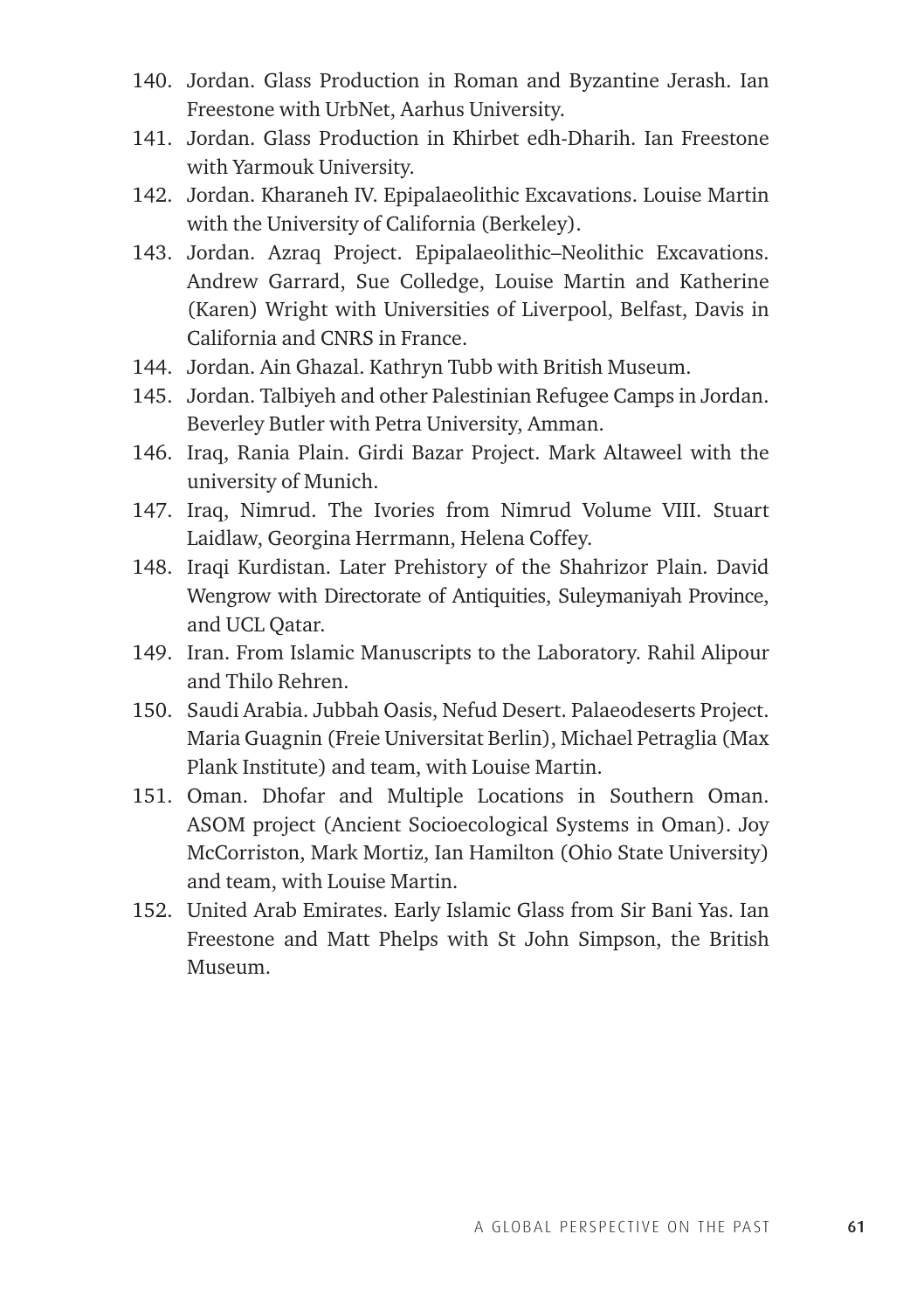#### Southeast Asia and Oceania



- 153. Cambodia, Ta Phrom and Angkor Wat. Cristina Castillo, Dorian Fuller, with Miriam Stark, Roland Fletcher and Alison Carter, University of Sydney (Early Rice Project).
- 154. Thailand, Non Ban Jak and Ban Non Wat. Cristina Castillo, Dorian Fuller, with Charles Higham, Ratchanie Thosarat, University of Otago, and Nigel Chang, James Cook University.
- 155. Myanmar (Burma). Sri Ksetra, Dorian Fuller, Janice Stargardt, Cambridge University (Early Rice Project).
- 156. New Zealand, Auckland. Interrogating Archaeological Data for Climatic Information. Martin Bridge with Auckland University Dendrochronology Laboratory.
- 157. Fiji, Nukabaluvu. Sharyn Jones with Northern Kentucky University (Early Rice Project).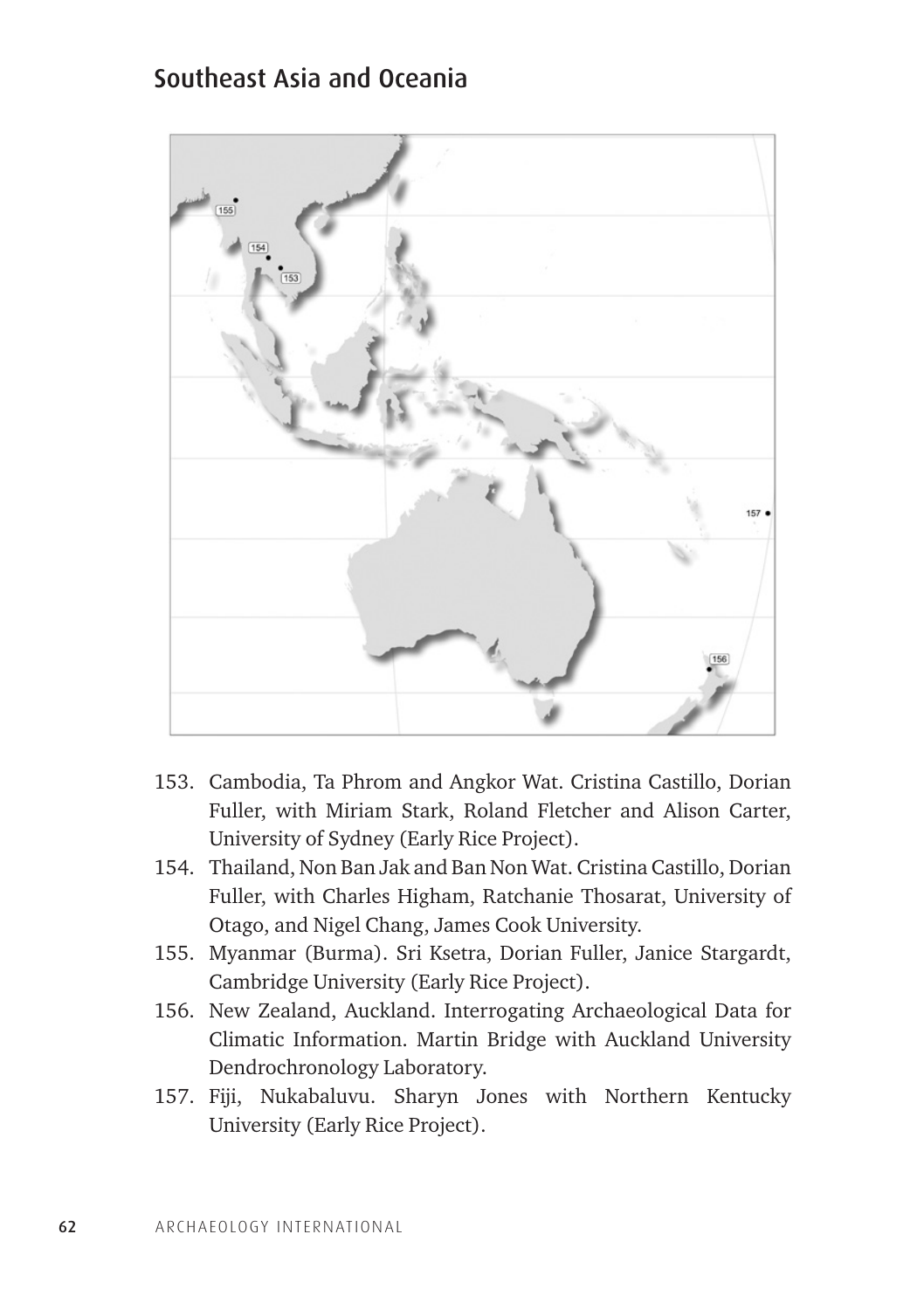## International and non-geographic projects

- 158. Multiple locations. Republic of Kazakhstan, Kyrgyz Republic, Republic of Tajikistan, Turkmenistan, Republic of Uzbekistan, and the Xinjiang Uyghur Autonomous Region (People's Republic of China). Central Asian Archaeological Landscapes (CAAL). Tim Williams, Gai Jorayev, Rui Pang, Kimberley TeWinkle, Marco Nebbia, Ona Vileikis in collaboration with International Institute of Central Asian Studies, Samarkand; Northwest University, Xi'an; ICOMOS International Conservation Center, Xi'an; University of York (Louise Cooke).
- 159. Numerous countries. UNESCO Serial Transnational World Heritage Nominations of the Silk Roads Project. Tim Williams and Gai Jorayev with active State Party partners: Afghanistan, People's Republic of China, Republic of India, Islamic Republic of Iran, Japan, Republic of Kazakhstan, Republic of Korea, Kyrgyz Republic, Federal Democratic Republic of Nepal, Republic of Tajikistan, Turkmenistan, and Republic of Uzbekistan. Organisations: ICOMOS, ICAHM, UNESCO World Heritage Centre, UNESCO Almaty Cluster Office, UNESCO Cluster Office in Tashkent and UCL.
- 160. Numerous countries. Maritime Silk Routes. Tim Williams, with experts from Japan, Republic of Korea, People's Republic of China, Indonesia, Philippines, Singapore, Republic of India, Sri Lanka, Tanzania, Islamic Republic of Iran, Abu Dhabi Emirate, Oman, United Arab Emirates, Turkey, France, Canada and Australia. Organisations: ICOMOS, UNESCO World Heritage Centre and UCL.
- 161. Australia, Canada, Norway, Portugal, Sweden, Switzerland, UK, USA. Heritage Futures. Rodney Harrison with the Universities of Exeter, Linnaeus, and York, and collaborating with 25 national and international partner organisations.
- 162. England, Yorkshire. Boynton House. Tim Schadla-Hall with Durham University.
- 163. The Gresham Ship Project. Dean Sully.
- 164. Roman Fort Gate. Tim Williams, Gai Jorayev and Dean Sully, with Museum of London, City of London and English Heritage.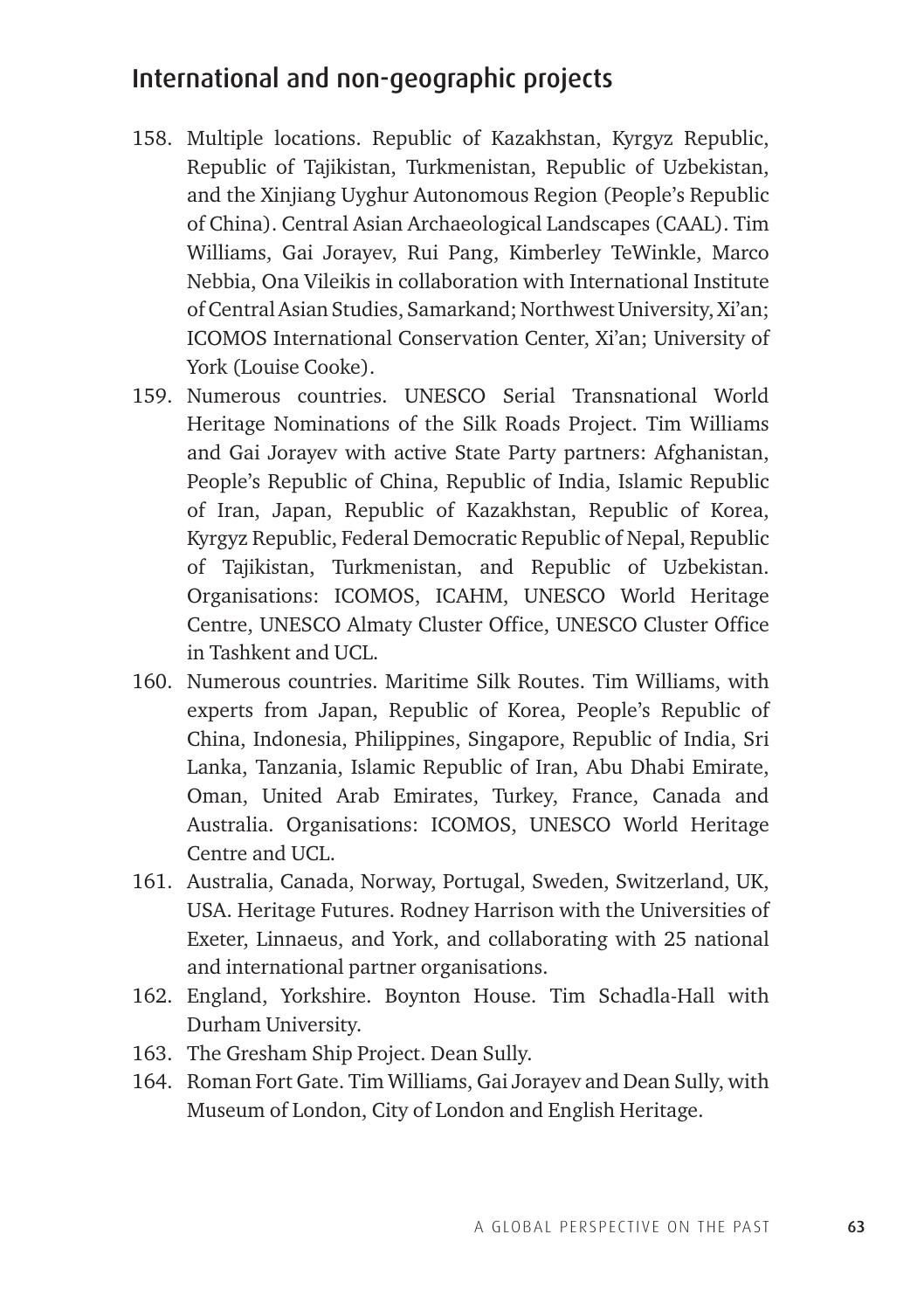- 165. John Dwight's Crucibles. Ian Freestone with Department of Earth Sciences, University of Padova.
- 166. CHEurope: Critical Heritage Studies and the Future of Europe: Towards an integrated, interdisciplinary and transnational training model in cultural heritage research and management (Marie Skłodowska-Curie Action Innovative Training Network). Rodney Harrison, Beverley Butler with University of Gothenburg, University of Amsterdam, ISCTE-University Institute of Lisbon, Spanish National Research Council (Consejo Superior de Investigaciones Científicas), University of Hasselt, Utrecht University, the Istituto per I Beni Artistici, Culturali e Naturali of the Region Emilia Romagna and 21 international heritage and museum sector partner organisations.
- 167. The Palaeolithic of Europe: A demographic and social (pre)history. Jennifer French.
- 168. Europe. i-treasures with a focus on Corsica, Sardinia, the Walloon Region of Belgium and Northern Greece. Marilena Alivizatou.
- 169. France, Italy, Greece, Israel, West Bank, Turkey. Changing the Face of the Mediterranean. Land Cover and Population since the Advent of Farming. Andrew Bevan, Alessio Palmisano and Stephen Shennan with Plymouth University.
- 170. Material Connections: Mobility, Materiality and Mediterranean Identities. Corinna Riva with UCL and Glasgow University.
- 171. Jordan, Turkey, Lebanon, Iraq. Cooking, Dining and the Evolution of Early Agricultural Societies. Katherine (Karen) Wright with UCL; CBRL; Universities of Stanford, Cornell, Sheffield, Liverpool, New York Stony Brook, Oxford, Yarmouk, Istanbul and Lebanese University Beirut.
- 172. Jordan, Turkey, Lebanon, Iraq. The Neolithic Beginnings of Craft Specialization: Stoneworking, Ground Stone Artefacts and Social Technology. Katherine (Karen) Wright with diverse institutions (see those listed at entry 99).
- 173. Jordan, Turkey, Lebanon, Iraq. Personal Ornaments and the Origins of Stone Beadmaking. Katherine (Karen) Wright, Roseleen Bains and Andrew Garrard, with diverse institutions (see those listed at entry 99).